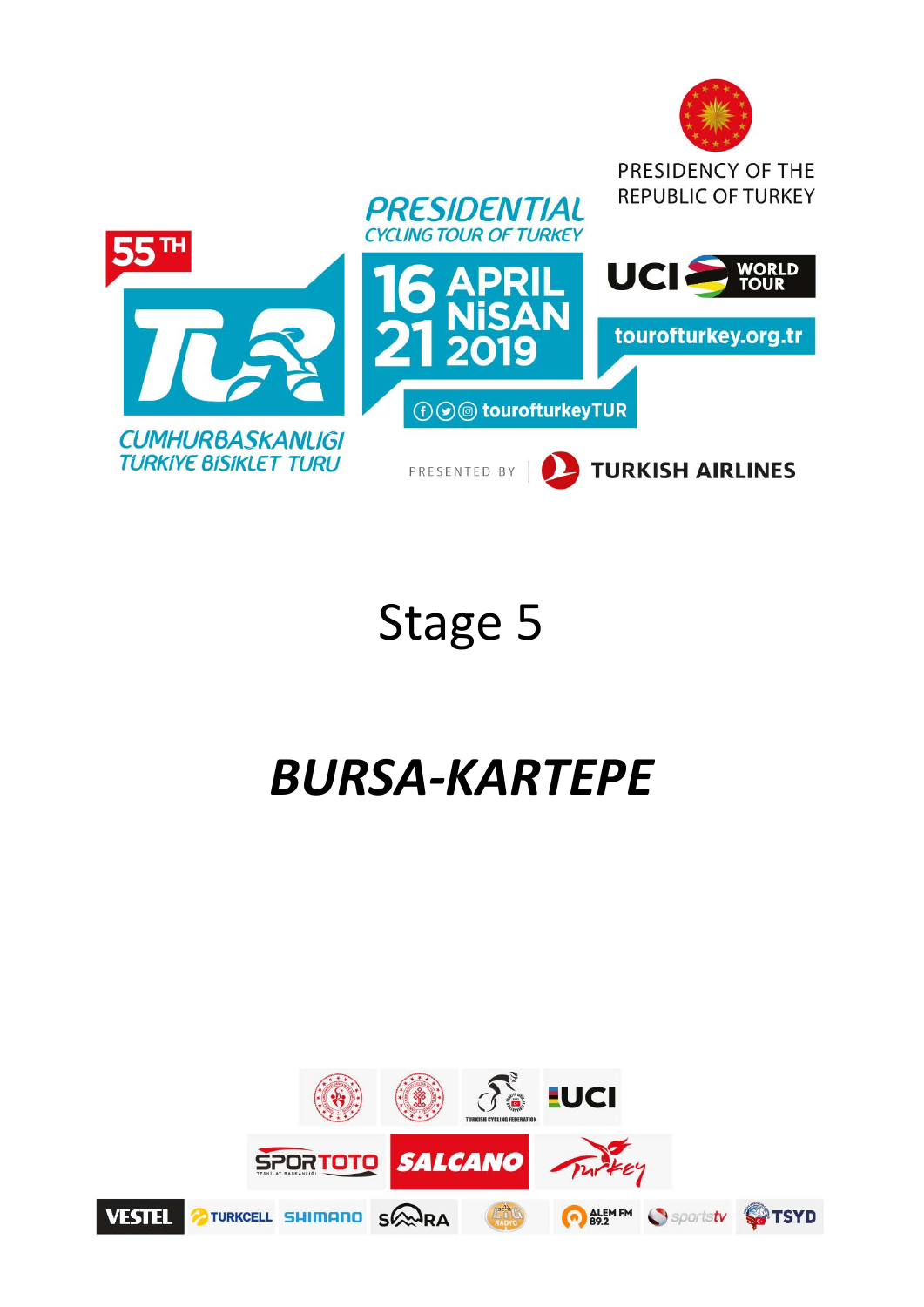

### **CLASSEMENT DE L'ETAPE STAGE CLASSIFICATION**

#### BURSA-KARTEPE



**Etape - Stage :** 5

**Distance :** 164.1 km

1/3

**Moyenne - Average :** 38.279km/h

| Date : | 20/04/2019 |
|--------|------------|
|--------|------------|

**Organisateur - Organiser :** Turkish Cycling Federation

**Epreuve - Race :** Presidential Cycling Tour of Turkey

| Rang<br>Rank | Dos.<br><b>Bib</b> | UCI ID      | <b>NOM Prénom</b><br>Last name First Name                                        | Equipe<br>Team                  | Nat.<br>Nat. | Temps<br>Time | Ecart<br>Gap                    | Bonif.<br>Bon. | Pen. |
|--------------|--------------------|-------------|----------------------------------------------------------------------------------|---------------------------------|--------------|---------------|---------------------------------|----------------|------|
| 1            | 13                 | 10011081424 | <b>GROSSSCHARTNER Felix</b>                                                      | Bora - Hansgrohe                | <b>AUT</b>   | 04h17'13"     |                                 | 10"            |      |
| 2            | 52                 | 10007518692 | <b>CONTI Valerio</b>                                                             | Uae Team Emirates               | ITA          | 04h17'22"     | 09"                             | 6"             |      |
| 3            | 5                  | 10008855171 | <b>KUDUS Merhawi</b>                                                             | Astana Pro Team                 | ERI          | 04h17'22"     | $\mathbf{H}$                    | 4"             |      |
| 4            | 32                 | 10058736615 | <b>EVENEPOEL Remco</b>                                                           | Deceuninck - Quick - Step       | <b>BEL</b>   | 04h17'29"     | 16"                             |                |      |
| 5            | 156                | 10005827660 | PINTO Edgar                                                                      | W52 / Fc Porto                  | <b>POR</b>   | 04h17'53"     | 40"                             |                |      |
| 6            | 55                 | 10050785746 | POLANC Jan                                                                       | Uae Team Emirates               | <b>SLO</b>   | 04h18'04"     | 51"                             |                |      |
| 7            | 136                | 10009794960 | <b>MURPHY Kyle</b>                                                               | Rally Uhc Cycling               | <b>USA</b>   | 04h18'11"     | 58"                             |                |      |
| 8            | 82                 | 10002926552 | FINETTO Mauro                                                                    | Delko Marseille Provence        | ITA          | 04h18'16"     | 01'03"                          |                |      |
| 9            | 117                | 10008653592 | VAN EMPEL Etienne                                                                | Neri Sottoli Selle Italia Ktm   | <b>NED</b>   | 04h18'21"     | 01'08"                          |                |      |
| 10           | 131                | 10003127323 | <b>BRITTON Robert</b>                                                            | Rally Uhc Cycling               | CAN          | 04h18'21"     |                                 |                |      |
| 11           | 106                | 10010985939 | SIERRA SANCHEZ Yecid Arturo                                                      | Manzana Postobon Team           | COL          | 04h18'21"     | $\blacksquare$                  |                |      |
| 12           | 73                 | 10014023554 | SERRANO RODRIGUEZ Gonzalo                                                        | Caja Rural - Seguros Rga        | <b>ESP</b>   | 04h18'26"     | 01'13"                          |                |      |
| 13           | 81                 | 10006142811 | FERNANDEZ CRUZ Delio                                                             | Delko Marseille Provence        | <b>ESP</b>   | 04h18'27"     | 01'14"                          |                |      |
| 14           | 104                | 10009037552 | RESTREPO VALENCIA Jhonatan                                                       | Manzana Postobon Team           | COL          | 04h18'27"     | $\mathbf{H}$                    |                |      |
| 15           | 31                 | 10003072557 | <b>CAPECCHI Eros</b>                                                             | Deceuninck - Quick - Step       | ITA          | 04h18'27"     | $\mathbf{H}$                    |                |      |
| 16           | 116                | 10008653087 | <b>SCHONBERGER Sebastian</b>                                                     | Neri Sottoli Selle Italia Ktm   | AUT          | 04h18'50"     | 01'37"                          |                |      |
| 17           | 152                | 10003251100 | <b>ALARCON GARCIA Raul</b>                                                       | W52 / Fc Porto                  | <b>ESP</b>   | 04h18'57"     | 01'44"                          |                |      |
| 18           | 133                | 10008633889 | <b>HUFFMAN Evan</b>                                                              | Rally Uhc Cycling               | <b>USA</b>   | 04h19'07"     | 01'54"                          |                |      |
| 19           | 46                 | 10009780513 | O'CONNOR Ben                                                                     | <b>Team Dimension Data</b>      | AUS          | 04h19'18"     | 02'05"                          |                |      |
| 20           | 14                 | 10003236043 | PFINGSTEN Christoph                                                              | Bora - Hansgrohe                | <b>GER</b>   | 04h19'24"     | 02'11"                          |                |      |
| 21           | 107                | 10007997228 | MENDOZA CARDONA Omar Alberto                                                     | Manzana Postobon Team           | COL          | 04h19'24"     | $\mathbf{H}$                    |                |      |
| 22           | $\mathbf{1}$       | 10006500701 | <b>FOMINYKH Daniil</b>                                                           | Astana Pro Team                 | KAZ          | 04h19'32"     | 02'19"                          |                |      |
| 23           | 25                 | 10014276865 | <b>VANHOUCKE Harm</b>                                                            | Lotto Soudal                    | <b>BEL</b>   | 04h19'46"     | 02'33"                          |                |      |
| 24           | 6                  | 10007219309 | <b>BIZHIGITOV Zhandos</b>                                                        | Astana Pro Team                 | KAZ          | 04h19'46"     | H.                              |                |      |
| 25           | 43                 | 10009145161 | DE BOD Stefan                                                                    | Team Dimension Data             | <b>RSA</b>   | 04h19'57"     | 02'44"                          |                |      |
| 26           | 84                 | 10002928370 | <b>MORENO BAZAN Javier</b>                                                       | Delko Marseille Provence        | <b>ESP</b>   | 04h20'20"     | 03'07"                          |                |      |
| 27           | 112                | 10011235008 | FORTUNATO Lorenzo                                                                | Neri Sottoli Selle Italia Ktm   | ITA          | 04h20'28"     | 03'15"                          |                |      |
| 28           | 167                | 10053290871 | <b>DOGAN Halil</b>                                                               | Turkish National Team           | <b>TUR</b>   | 04h20'36"     | 03'23"                          |                |      |
| 29           | 123                | 10005480783 | <b>ITO Masakazu</b>                                                              | Nippo - Vini Fantini - Faizane` | JPN          | 04h20'38"     | 03'25"                          |                |      |
| 30           | 42                 | 10009350578 | <b>DAVIES Scott</b>                                                              | Team Dimension Data             | <b>GBR</b>   | 04h21'13"     | 04'00"                          |                |      |
| 31           | 4                  | 10006895569 | ZAKHAROV Artyom                                                                  | Astana Pro Team                 | KAZ          | 04h21'15"     | 04'02"                          |                |      |
| 32           | 166                | 10006915979 | <b>SAYAR Mustafa</b>                                                             | <b>Turkish National Team</b>    | <b>TUR</b>   | 04h21'26"     | 04'13"                          |                |      |
| 33           | 67                 | 10014357091 | <b>SUREDA MOREY Jaume</b>                                                        | Burgos - Bh                     | <b>ESP</b>   | 04h21'30"     | 04'17"                          |                |      |
| 34           | 93                 | 10025143592 | <b>BARTHE Cyril</b>                                                              | Euskadi Basque Country - Muri   | <b>FRA</b>   | 04h21'34"     | 04'21"                          |                |      |
| 35           | 115                | 10011972309 | <b>MARENGO Umberto</b>                                                           | Neri Sottoli Selle Italia Ktm   | ITA          | 04h21'37"     | 04'24"                          |                |      |
| 36           | 155                | 10003367092 | <b>MESTRE Ricardo</b>                                                            | W52 / Fc Porto                  | <b>POR</b>   | 04h21'37"     | Ħ                               |                |      |
| 37           | 153                | 10006878900 | <b>REIS Rafael</b>                                                               | W52 / Fc Porto                  | <b>POR</b>   | 04h22'35"     | 05'22"                          |                |      |
| 38           | 94                 | 10011227530 | IRIZAR LASKURAIN Julen                                                           | Euskadi Basque Country - Muri   | <b>ESP</b>   | 04h22'35"     | $\mathbf{H}$                    |                |      |
| 39           | 3                  | 10009818101 | NATAROV Yuriy                                                                    | Astana Pro Team                 | KAZ          | 04h22'35"     | $\mathbf{H}$                    |                |      |
| 40           | 145                | 10014887965 | VAN POUCKE Aaron                                                                 | Sport Vlaanderen - Baloise      | <b>BEL</b>   | 04h22'40"     | 05'27"                          |                |      |
| 41           | 121                | 10051354511 | LOBATO DEL VALLE Juan Jose                                                       | Nippo - Vini Fantini - Faizane` | <b>ESP</b>   | 04h22'43"     | 05'30"                          |                |      |
| 42           | 125                | 10007947516 | <b>NAKANE Hideto</b>                                                             | Nippo - Vini Fantini - Faizane` | <b>JPN</b>   | 04h23'04"     | 05'51"                          |                |      |
| 43           | 137                | 10007600033 | <b>ORONTE Emerson</b>                                                            | Rally Uhc Cycling               | <b>USA</b>   | 04h23'23"     | 06'10"                          |                |      |
| 44           | 161                | 10007508790 | <b>ORKEN Ahmet</b>                                                               | Turkish National Team           | <b>TUR</b>   | 04h23'27"     | 06'14"                          |                |      |
|              |                    |             | Copyright © F2Concept - 2019 - retrouvez ces classements sur www.votrecourse.com |                                 |              |               | Imprimé à / print at : 04:46:20 |                |      |

**Copyright © F2Concept - 2019 - retrouvez ces classements sur www.votrecourse.com**



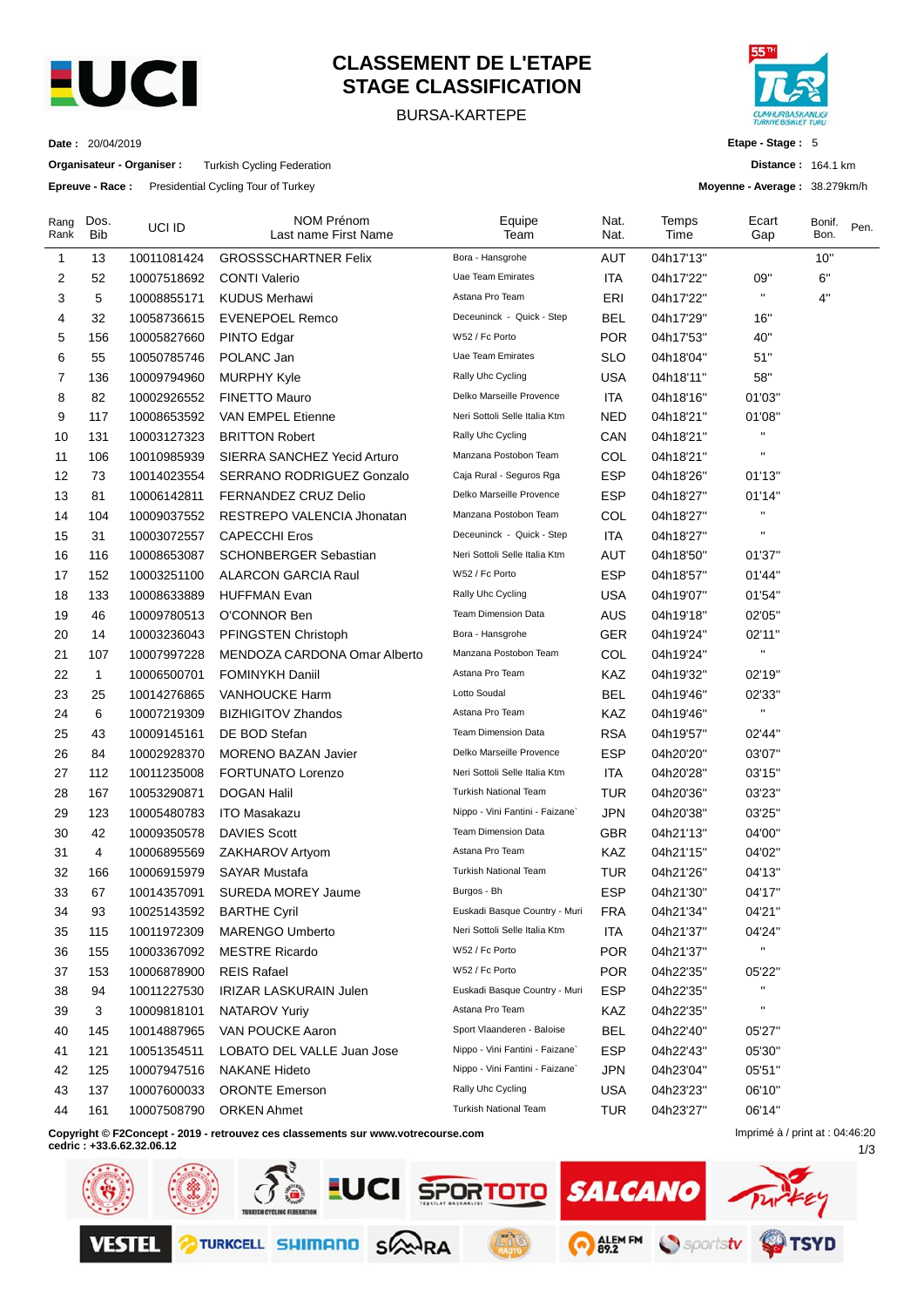| 45 | 105            | 10007528796                | OCHOA CAMARGO Diego Antonio            | Manzana Postobon Team                   | COL        | 04h23'27"              |                        |    |
|----|----------------|----------------------------|----------------------------------------|-----------------------------------------|------------|------------------------|------------------------|----|
| 46 | 96             | 10004839977                | INTXAUSTI ELORRIAGA Beñat              | Euskadi Basque Country - Muri           | <b>ESP</b> | 04h23'38"              | 06'25"                 |    |
| 47 | 87             | 10010164974                | ROCHAS Rémy                            | Delko Marseille Provence                | <b>FRA</b> | 04h24'09"              | 06'56"                 |    |
| 48 | 141            | 10003246753                | DE KETELE Kenny                        | Sport Vlaanderen - Baloise              | <b>BEL</b> | 04h24'13"              | 07'00"                 |    |
| 49 | 126            | 10008687342                | NISHIMURA Hiroki                       | Nippo - Vini Fantini - Faizane`         | JPN        | 04h24'15"              | 07'02"                 |    |
| 50 | $\overline{c}$ | 10009816077                | <b>GIDICH Yevgeniy</b>                 | Astana Pro Team                         | KAZ        | 04h24'15"              | $\mathbf{H}$           |    |
| 51 | 124            | 10005480985                | YOSHIDA Hayato                         | Nippo - Vini Fantini - Faizane`         | JPN        | 04h24'54"              | 07'41"                 |    |
| 52 | 163            | 10008683100                | <b>SAMLI Feritcan</b>                  | <b>Turkish National Team</b>            | TUR        | 04h25'00"              | 07'47"                 |    |
| 53 | 41             | 10008673804                | <b>GIBBONS Ryan</b>                    | <b>Team Dimension Data</b>              | <b>RSA</b> | 04h25'03"              | 07'50"                 |    |
| 54 | 162            | 10009197301                | <b>BALKAN Onur</b>                     | <b>Turkish National Team</b>            | TUR        | 04h26'39"              | 09'26"                 |    |
| 55 | 97             | 10042478506                | <b>BERRADE FERNANDEZ Urko</b>          | Euskadi Basque Country - Muri           | <b>ESP</b> | 04h26'44"              | 09'31"                 |    |
| 56 | 157            | 10004849475                | <b>CALDEIRA Samuel</b>                 | W52 / Fc Porto                          | <b>POR</b> | 04h27'01"              | 09'48"                 |    |
| 57 | 164            | 10009267524                | <b>AKDILEK Ahmet</b>                   | <b>Turkish National Team</b>            | TUR        | 04h27'17"              | 10'04"                 |    |
| 58 | 143            | 10009009866                | DE VYLDER Lindsay                      | Sport Vlaanderen - Baloise              | <b>BEL</b> | 04h28'04"              | 10'51"                 |    |
| 59 | 16             | 10006670954                | SCHWARZMANN Michael                    | Bora - Hansgrohe                        | GER        | 04h28'20"              | 11'07"                 |    |
| 60 | 36             | 10003308993                | MØRKØV Michael                         | Deceuninck - Quick - Step               | DEN        | 04h28'26"              | 11'13"                 |    |
| 61 | 134            | 10007491818                | <b>MAGNER Tyler</b>                    | Rally Uhc Cycling                       | USA        | 04h28'29"              | 11'16"                 |    |
| 62 | 154            | 10014059223                | <b>FERREIRA José</b>                   | W52 / Fc Porto                          | <b>POR</b> | 04h28'59"              | 11'46"                 |    |
| 63 | 65             | 10010999780                | LOPEZ PARADA Daniel                    | Burgos - Bh                             | <b>ESP</b> | 04h29'54"              | 12'41"                 |    |
| 64 | 146            | 10010005027                | NOPPE Christophe                       | Sport Vlaanderen - Baloise              | BEL        | 04h29'54"              | $\mathbf{H}$           |    |
| 65 | $\overline{7}$ | 10004828459                | <b>GRUZDEV Dmitriy</b>                 | Astana Pro Team                         | KAZ        | 04h29'54"              | $\mathbf{H}$           |    |
| 66 | 64             | 10010980279                | <b>MATOS Nuno</b>                      | Burgos - Bh                             | <b>POR</b> | 04h29'54"              | $\mathbf{H}$           |    |
| 67 | 61             | 10008680773                | <b>LANGELLOTTI Victor</b>              | Burgos - Bh                             | <b>MON</b> | 04h29'54"              | $\mathbf{H}$           |    |
| 68 | 165            | 10007593868                | <b>ATALAY Muhammed</b>                 | <b>Turkish National Team</b>            | TUR        | 04h30'08"              | 12'55"                 |    |
| 69 | 101            |                            | GOMEZ PEÑALOZA Bryan Steve             | Manzana Postobon Team                   | COL        |                        | п                      |    |
| 70 | 103            | 10009565594<br>10010838823 | CHIA BERMUDEZ Luis Carlos              | Manzana Postobon Team                   | COL        | 04h30'08"<br>04h30'08" | $\mathbf{H}$           |    |
|    |                |                            | MURPHY John                            | Rally Uhc Cycling                       | USA        |                        |                        |    |
| 71 | 135            | 10003192492                |                                        | Lotto Soudal                            |            | 04h32'53"              | 15'40"                 |    |
| 72 | 26             | 10009135259                | <b>WOUTERS Enzo</b>                    | Manzana Postobon Team                   | BEL        | 04h33'03"              | 15'50"<br>$\mathbf{H}$ |    |
| 73 | 102            | 10009037350                | PARRA ARIAS Jordan Arley               | Rally Uhc Cycling                       | COL        | 04h33'03"              | $\mathbf{H}$           |    |
| 74 | 132            | 10076567841                | <b>COTE Pier Andre</b>                 |                                         | CAN        | 04h33'03"              | $\blacksquare$         |    |
| 75 | 66             | 10009403526                | ROBREDO CRESPO Alvaro                  | Burgos - Bh<br>Caja Rural - Seguros Rga | <b>ESP</b> | 04h33'03"              | $\blacksquare$         |    |
| 76 | 77             | 10074893377                | SOTO MARTINEZ Nelson                   |                                         | COL        | 04h33'03"              | н                      |    |
| 77 | 151            | 10002526428                | <b>CESAR VELOSO Gustavo</b>            | W52 / Fc Porto                          | <b>ESP</b> | 04h33'03"              |                        |    |
| 78 | 127            | 10014704978                | <b>LONARDI Giovanni</b>                | Nippo - Vini Fantini - Faizane`         | ITA        | 04h33'03"              | $\pmb{\mathsf{H}}$     |    |
| 79 | 71             | 10009991687                | CAÑELLAS SANCHEZ Xavier                | Caja Rural - Seguros Rga                | <b>ESP</b> | 04h33'03"              | п                      |    |
| 80 | 86             | 10008065431                | DE ROSSI Lucas                         | Delko Marseille Provence                | <b>FRA</b> | 04h33'03"              | $\pmb{\mathsf{H}}$     |    |
| 81 | 74             | 10019037545                | <b>MORA VEDRI Sebastian</b>            | Caja Rural - Seguros Rga                | <b>ESP</b> | 04h33'03"              |                        |    |
| 82 | 91             | 10006280530                | <b>SANZ UNZUE Enrique</b>              | Euskadi Basque Country - Muri           | <b>ESP</b> | 04h33'03"              | н                      |    |
| 83 | 62             | 10009499112                | <b>GIBSON Matthew</b>                  | Burgos - Bh                             | <b>GBR</b> | 04h33'03"              | Н<br>н                 |    |
| 84 | 92             | 10009804963                | <b>BARRENETXEA URIARTE Ander</b>       | Euskadi Basque Country - Muri           | <b>ESP</b> | 04h33'03"              |                        |    |
| 85 | 53             | 10035516027                | <b>MUNOZ LANCHEROS Cristian Camilo</b> | Uae Team Emirates                       | COL        | 04h33'03"              | Н                      |    |
| 86 | 12             | 10006599519                | <b>BENNETT Sam</b>                     | Bora - Hansgrohe                        | <b>IRL</b> | 04h33'22"              | 16'09"                 |    |
| 87 | 21             | 10007809490                | <b>EWAN Caleb</b>                      | Lotto Soudal                            | AUS        | 04h33'22"              | н                      |    |
| 88 | 147            | 10013870374                | <b>WILLEMS Thimo</b>                   | Sport Vlaanderen - Baloise              | <b>BEL</b> | 04h33'59"              | 16'46"                 |    |
| 89 | 75             | 10005583948                | ABERASTURI IZAGA Jon                   | Caja Rural - Seguros Rga                | ESP        | 04h34'29"              | 17'16"                 |    |
| 90 | 144            | 10009991182                | <b>GHYS Robbe</b>                      | Sport Vlaanderen - Baloise              | <b>BEL</b> | 04h35'22"              | 18'09"                 | 3' |
| 91 | 17             | 10005506651                | <b>ARCHBOLD Shane</b>                  | Bora - Hansgrohe                        | <b>NZL</b> | 04h35'43"              | 18'30"                 |    |
| 92 | 11             | 10008662282                | <b>BASKA Erik</b>                      | Bora - Hansgrohe                        | <b>SVK</b> | 04h35'43"              | н                      |    |
| 93 | 47             | 10004508258                | <b>VENTER Jaco</b>                     | <b>Team Dimension Data</b>              | <b>RSA</b> | 04h35'43"              | Н                      |    |
| 94 | 122            | 10009974715                | CIMA Imerio                            | Nippo - Vini Fantini - Faizane`         | <b>ITA</b> | 04h35'43"              |                        |    |
| 95 | 44             | 10003292324                | <b>CAVENDISH Mark</b>                  | <b>Team Dimension Data</b>              | GBR        | 04h35'43"              | п                      |    |
| 96 | 35             | 10008198807                | <b>MARTINELLI Davide</b>               | Deceuninck - Quick - Step               | ITA        | 04h35'43"              |                        |    |
| 97 | 114            | 10007744624                | <b>PACIONI Luca</b>                    | Neri Sottoli Selle Italia Ktm           | ITA        | 04h35'43"              | $\blacksquare$         |    |
| 98 | 37             | 10003039013                | RICHEZE Maximiliano Ariel              | Deceuninck - Quick - Step               | ARG        | 04h35'43"              | Н                      |    |
|    |                |                            |                                        |                                         |            |                        |                        |    |

**Copyright © F2Concept - 2019 - retrouvez ces classements sur www.votrecourse.com cedric : +33.6.62.32.06.12**

 $\frac{1}{2}$  $\delta$ LUCI SPORTOTO SALCANO ey **P**TSYD **TURKCELL SHIMAND SANRA** ALEMEM Sportstv **VESTEL** 

Imprimé à / print at : 04:46:22

2/3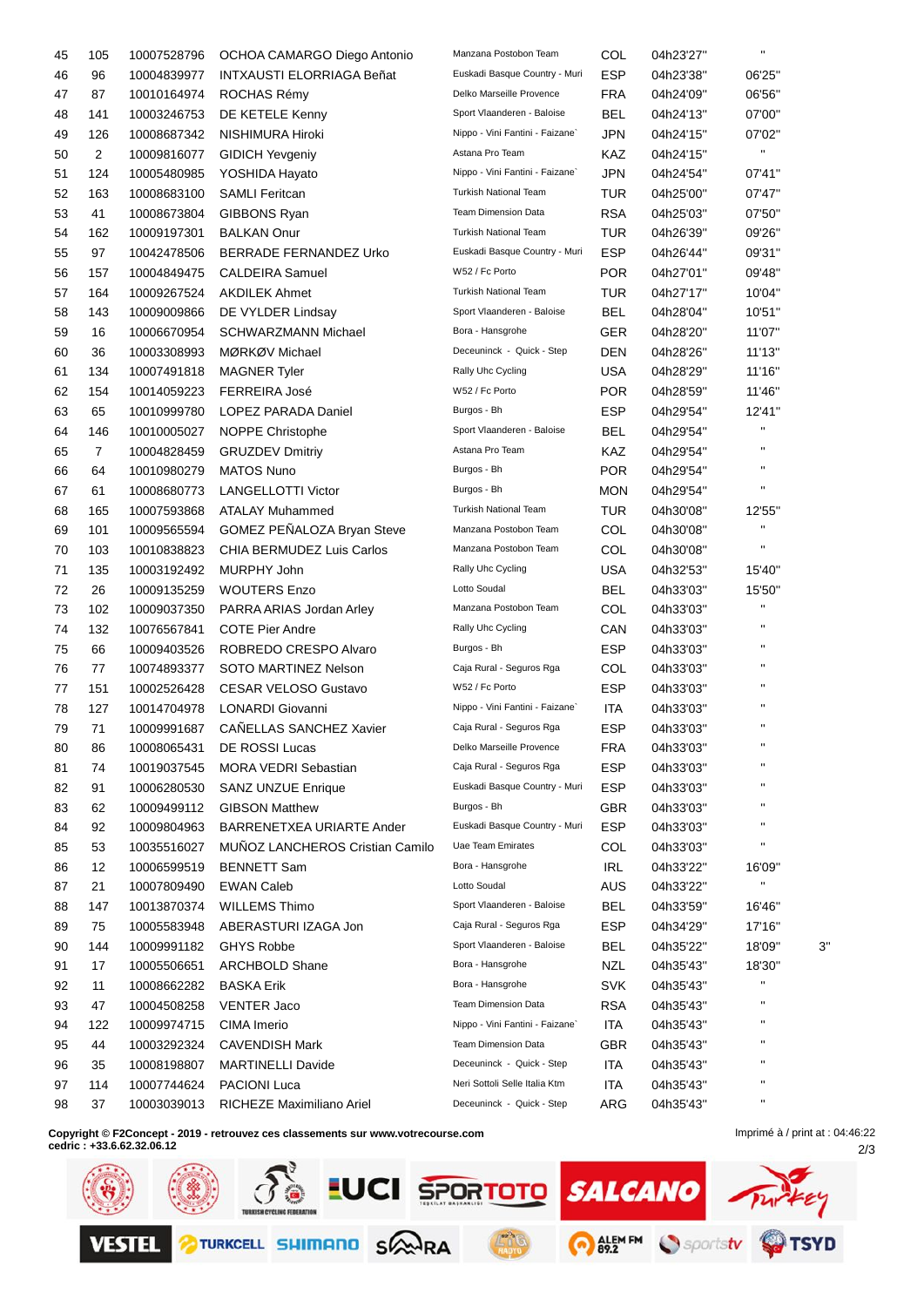| 99  | 113 | 10009974816 | <b>BEVILACQUA Simone</b>        | Neri Sottoli Selle Italia Ktm | ITA        | 04h35'43" | $\mathbf{H}$ |    |
|-----|-----|-------------|---------------------------------|-------------------------------|------------|-----------|--------------|----|
| 100 | 51  | 10007890730 | <b>CONSONNI Simone</b>          | Uae Team Emirates             | <b>ITA</b> | 04h35'43" | $\mathbf{H}$ |    |
| 101 | 23  | 10010965529 | <b>IVERSEN Rasmus Byriel</b>    | Lotto Soudal                  | <b>DEN</b> | 04h35'43" | $\mathbf{H}$ |    |
| 102 | 56  | 10008971268 | MOLANO BENAVIDES Juan Sebastian | Uae Team Emirates             | COL        | 04h35'43" | $\mathbf{H}$ |    |
| 103 | 33  | 10009230441 | <b>HODEG CHAGUI Alvaro Jose</b> | Deceuninck - Quick - Step     | COL        | 04h35'43" | $\mathbf{H}$ |    |
| 104 | 111 | 10006903754 | BERTAZZO Liam                   | Neri Sottoli Selle Italia Ktm | ITA        | 04h35'43" | $\mathbf{H}$ |    |
| 105 | 24  | 10003301620 | <b>KLUGE Roger</b>              | Lotto Soudal                  | <b>GER</b> | 04h35'43" |              | 1" |
| 106 | 34  | 10008706136 | <b>JAKOBSEN Fabio</b>           | Deceuninck - Quick - Step     | <b>NED</b> | 04h35'43" | $\mathbf{H}$ |    |
| 107 | 142 | 10006481196 | DE PAUW Moreno                  | Sport Vlaanderen - Baloise    | <b>BEL</b> | 04h35'43" | $\mathbf{H}$ |    |
| 108 | 76  | 10074893478 | <b>MOREIRA GUARINO Mauricio</b> | Caja Rural - Seguros Rga      | <b>URU</b> | 04h38'13" | 21'00"       |    |
| 109 | 72  | 10007744220 | <b>MALUCELLI Matteo</b>         | Caja Rural - Seguros Rga      | <b>ITA</b> | 04h38'13" | $\mathbf{H}$ |    |
| 110 | 85  | 10004505531 | NAVARDAUSKAS Ramunas            | Delko Marseille Provence      | LTU        | 04h38'15" | 21'02"       |    |
| 111 | 83  | 10006875159 | <b>GROŠU Eduard-Michael</b>     | Delko Marseille Provence      | <b>ROU</b> | 04h38'15" | $\mathbf{H}$ |    |
| 112 | 95  | 10009994923 | VIEJO REDONDO Jose Daniel       | Euskadi Basque Country - Muri | <b>ESP</b> | 04h41'51" | 24'38"       | 2" |

**Aucun coureur hors-dÈlai / No OTL**

**Nombre de partants : 112**

**NON PARTANTS - DN** S

Dossard/Bib 15 - PÖSTLBERGER Lukas - Bora - Hansgrohe - 10007062388 Dossard/Bib 27 - DE BUYST Jasper - Lotto Soudal - 10007357331 Dossard/Bib 45 - RENSHAW Mark - Team Dimension Data - 10002259777 Dossard/Bib 63 - CABEDO CARDA Oscar - Burgos - Bh - 10014208258 Numbers : 4

**Aucun abandon - No DNF**

**Copyright © F2Concept - 2019 - retrouvez ces classements sur www.votrecourse.com cedric : +33.6.62.32.06.12**

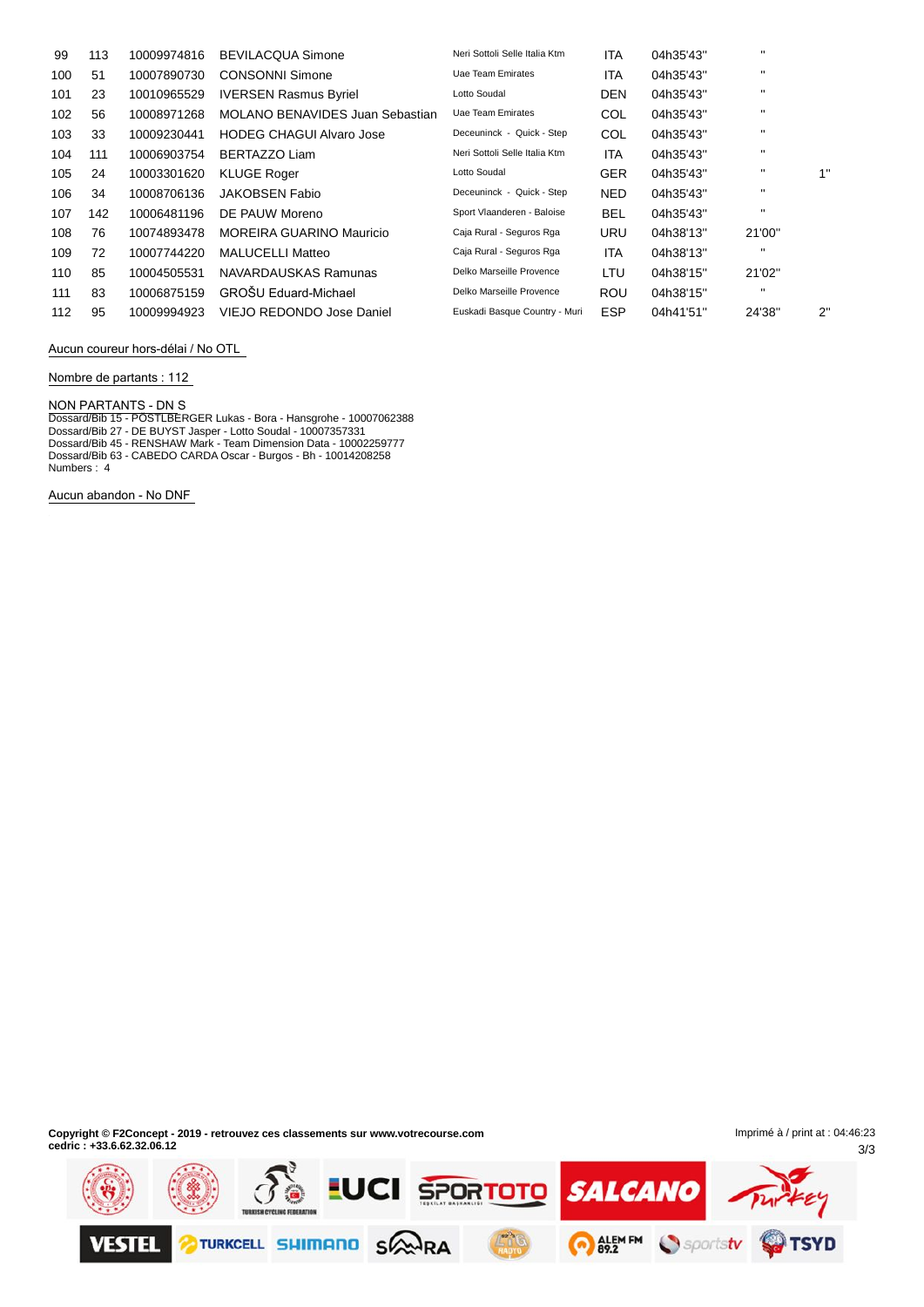

#### **CLASSEMENT GENERAL GENERAL CLASSIFICATION**

#### BURSA-KARTEPE



**Etape - Stage :** 5

**Distance :** 821 km

**Date :** 20/04/2019

**Organisateur - Organiser :** Turkish Cycling Federation

**Epreuve - Race :** Presidential Cycling Tour of Turkey

|              |              | <b>Epieuve - Race.</b> Fiesidenial Cycling Tour of Turkey |                                    | Moyenne - Average: 39.617km/h   |              |               |              |  |  |
|--------------|--------------|-----------------------------------------------------------|------------------------------------|---------------------------------|--------------|---------------|--------------|--|--|
| Rang<br>Rank | Dos.<br>Bib  | UCI ID                                                    | NOM Prénom<br>Last name First Name | Equipe<br>Team                  | Nat.<br>Nat. | Temps<br>Time | Ecart<br>Gap |  |  |
| 1            | 13           | 10011081424                                               | <b>GROSSSCHARTNER Felix</b>        | Bora - Hansgrohe                | <b>AUT</b>   | 20h43'09"     |              |  |  |
| 2            | 52           | 10007518692                                               | <b>CONTI Valerio</b>               | Uae Team Emirates               | <b>ITA</b>   | 20h43'28"     | 19"          |  |  |
| 3            | 5            | 10008855171                                               | <b>KUDUS Merhawi</b>               | Astana Pro Team                 | ERI          | 20h43'34"     | 25"          |  |  |
| 4            | 32           | 10058736615                                               | <b>EVENEPOEL Remco</b>             | Deceuninck - Quick - Step       | <b>BEL</b>   | 20h43'50"     | 41"          |  |  |
| 5            | 156          | 10005827660                                               | PINTO Edgar                        | W52 / Fc Porto                  | <b>POR</b>   | 20h44'08"     | 59"          |  |  |
| 6            | 55           | 10050785746                                               | POLANC Jan                         | Uae Team Emirates               | <b>SLO</b>   | 20h44'16"     | 01'07"       |  |  |
| 7            | 82           | 10002926552                                               | <b>FINETTO Mauro</b>               | Delko Marseille Provence        | ITA          | 20h44'28"     | 01'19"       |  |  |
| 8            | 104          | 10009037552                                               | RESTREPO VALENCIA Jhonatan         | Manzana Postobon Team           | COL          | 20h44'35"     | 01'26"       |  |  |
| 9            | 73           | 10014023554                                               | SERRANO RODRIGUEZ Gonzalo          | Caja Rural - Seguros Rga        | <b>ESP</b>   | 20h44'38"     | 01'29"       |  |  |
| 10           | 136          | 10009794960                                               | <b>MURPHY Kyle</b>                 | Rally Uhc Cycling               | <b>USA</b>   | 20h44'39"     | 01'30"       |  |  |
| 11           | 117          | 10008653592                                               | VAN EMPEL Etienne                  | Neri Sottoli Selle Italia Ktm   | <b>NED</b>   | 20h44'49"     | 01'40"       |  |  |
| 12           | 106          | 10010985939                                               | SIERRA SANCHEZ Yecid Arturo        | Manzana Postobon Team           | COL          | 20h44'49"     |              |  |  |
| 13           | 131          | 10003127323                                               | <b>BRITTON Robert</b>              | Rally Uhc Cycling               | CAN          | 20h44'49"     | H,           |  |  |
| 14           | 81           | 10006142811                                               | FERNANDEZ CRUZ Delio               | Delko Marseille Provence        | <b>ESP</b>   | 20h44'55"     | 01'46"       |  |  |
| 15           | 31           | 10003072557                                               | <b>CAPECCHI Eros</b>               | Deceuninck - Quick - Step       | ITA          | 20h44'55''    | $\mathbf{H}$ |  |  |
| 16           | 116          | 10008653087                                               | <b>SCHONBERGER Sebastian</b>       | Neri Sottoli Selle Italia Ktm   | AUT          | 20h45'06"     | 01'57"       |  |  |
| 17           | 152          | 10003251100                                               | <b>ALARCON GARCIA Raul</b>         | W52 / Fc Porto                  | <b>ESP</b>   | 20h45'25"     | 02'16"       |  |  |
| 18           | 46           | 10009780513                                               | O'CONNOR Ben                       | <b>Team Dimension Data</b>      | <b>AUS</b>   | 20h45'43"     | 02'34"       |  |  |
| 19           | 14           | 10003236043                                               | PFINGSTEN Christoph                | Bora - Hansgrohe                | <b>GER</b>   | 20h45'45"     | 02'36"       |  |  |
| 20           | $\mathbf{1}$ | 10006500701                                               | <b>FOMINYKH Daniil</b>             | Astana Pro Team                 | KAZ          | 20h46'00"     | 02'51"       |  |  |
| 21           | 6            | 10007219309                                               | <b>BIZHIGITOV Zhandos</b>          | Astana Pro Team                 | KAZ          | 20h46'30"     | 03'21"       |  |  |
| 22           | 123          | 10005480783                                               | <b>ITO Masakazu</b>                | Nippo - Vini Fantini - Faizane` | <b>JPN</b>   | 20h47'06"     | 03'57"       |  |  |
| 23           | 112          | 10011235008                                               | <b>FORTUNATO Lorenzo</b>           | Neri Sottoli Selle Italia Ktm   | ITA          | 20h47'13"     | 04'04"       |  |  |
| 24           | 84           | 10002928370                                               | <b>MORENO BAZAN Javier</b>         | Delko Marseille Provence        | <b>ESP</b>   | 20h47'31''    | 04'22"       |  |  |
| 25           | 93           | 10025143592                                               | <b>BARTHE Cyril</b>                | Euskadi Basque Country - Murias | <b>FRA</b>   | 20h47'50"     | 04'41"       |  |  |
| 26           | 67           | 10014357091                                               | <b>SUREDA MOREY Jaume</b>          | Burgos - Bh                     | <b>ESP</b>   | 20h47'58''    | 04'49"       |  |  |
| 27           | 155          | 10003367092                                               | <b>MESTRE Ricardo</b>              | W52 / Fc Porto                  | <b>POR</b>   | 20h48'03"     | 04'54"       |  |  |
| 28           | 115          | 10011972309                                               | <b>MARENGO Umberto</b>             | Neri Sottoli Selle Italia Ktm   | ITA          | 20h48'03"     | Ħ            |  |  |
| 29           | 166          | 10006915979                                               | <b>SAYAR Mustafa</b>               | <b>Turkish National Team</b>    | <b>TUR</b>   | 20h48'03"     | H,           |  |  |
| 30           | 43           | 10009145161                                               | DE BOD Stefan                      | <b>Team Dimension Data</b>      | <b>RSA</b>   | 20h48'43"     | 05'34"       |  |  |
| 31           | 107          | 10007997228                                               | MENDOZA CARDONA Omar Alberto       | Manzana Postobon Team           | COL          | 20h49'00"     | 05'51"       |  |  |
| 32           | 153          | 10006878900                                               | <b>REIS Rafael</b>                 | W52 / Fc Porto                  | <b>POR</b>   | 20h49'03"     | 05'54"       |  |  |
| 33           | 121          | 10051354511                                               | LOBATO DEL VALLE Juan Jose         | Nippo - Vini Fantini - Faizane` | <b>ESP</b>   | 20h49'14"     | 06'05"       |  |  |
| 34           | 145          | 10014887965                                               | VAN POUCKE Aaron                   | Sport Vlaanderen - Baloise      | <b>BEL</b>   | 20h49'17"     | 06'08"       |  |  |
| 35           | 3            | 10009818101                                               | <b>NATAROV Yuriy</b>               | Astana Pro Team                 | KAZ          | 20h49'20"     | 06'11"       |  |  |
| 36           | 125          | 10007947516                                               | <b>NAKANE Hideto</b>               | Nippo - Vini Fantini - Faizane` | <b>JPN</b>   | 20h49'32"     | 06'23"       |  |  |
| 37           | 105          | 10007528796                                               | OCHOA CAMARGO Diego Antonio        | Manzana Postobon Team           | COL          | 20h49'43"     | 06'34"       |  |  |
| 38           | 25           | 10014276865                                               | VANHOUCKE Harm                     | Lotto Soudal                    | <b>BEL</b>   | 20h49'54"     | 06'45"       |  |  |
| 39           | 4            | 10006895569                                               | ZAKHAROV Artyom                    | Astana Pro Team                 | KAZ          | 20h50'01"     | 06'52"       |  |  |
| 40           | 167          | 10053290871                                               | <b>DOGAN Halil</b>                 | <b>Turkish National Team</b>    | <b>TUR</b>   | 20h50'27"     | 07'18"       |  |  |
| 41           | 87           | 10010164974                                               | ROCHAS Rémy                        | Delko Marseille Provence        | <b>FRA</b>   | 20h51'05"     | 07'56"       |  |  |
| 42           | 161          | 10007508790                                               | <b>ORKEN Ahmet</b>                 | Turkish National Team           | <b>TUR</b>   | 20h51'07"     | 07'58"       |  |  |
| 43           | 94           | 10011227530                                               | <b>IRIZAR LASKURAIN Julen</b>      | Euskadi Basque Country - Murias | <b>ESP</b>   | 20h51'30"     | 08'21"       |  |  |
|              |              |                                                           |                                    |                                 |              |               |              |  |  |

**Copyright © F2Concept - 2019 - retrouvez ces classements sur www.votrecourse.com**

**cedric : +33.6.62.32.06.12**

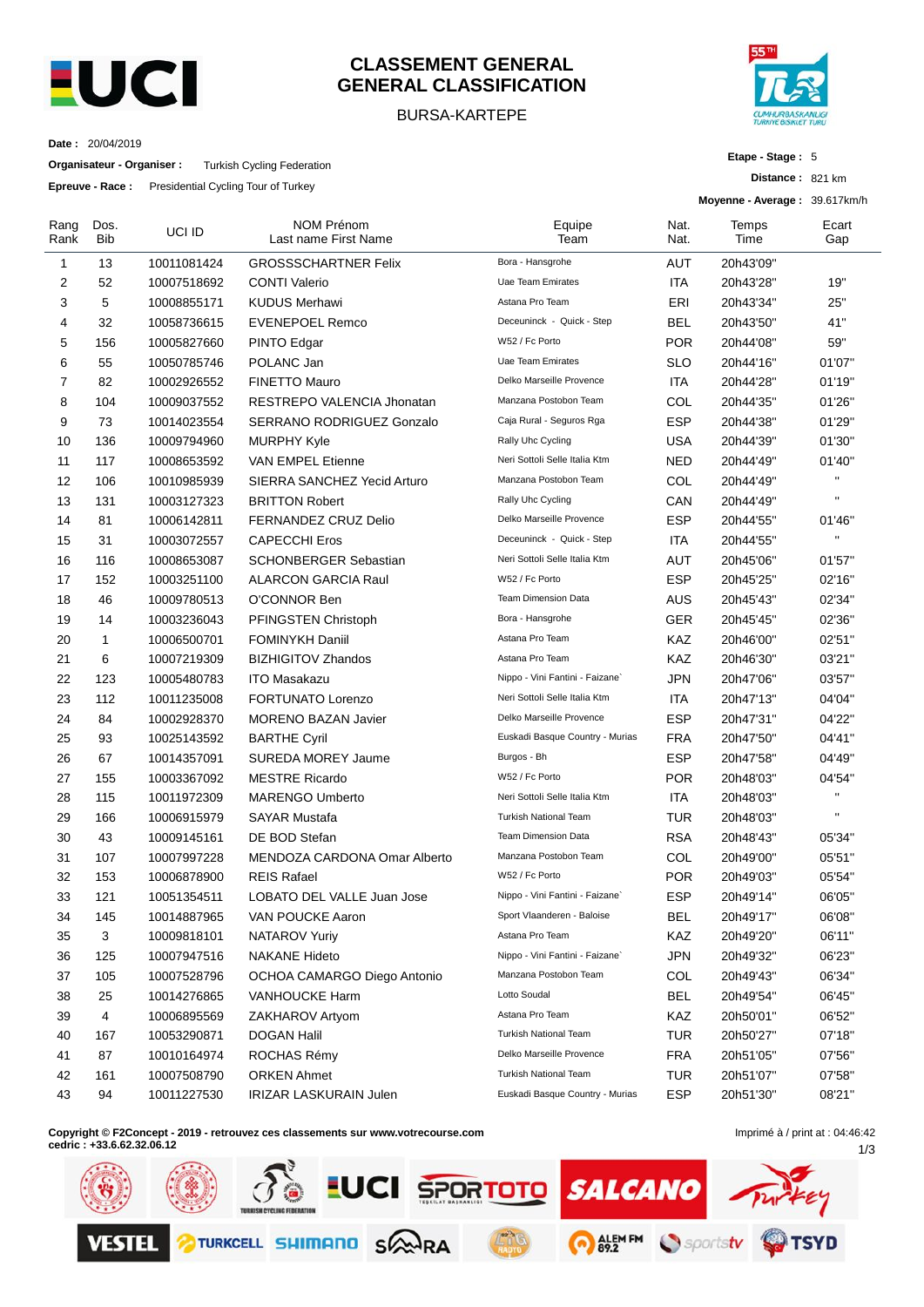| 44 | 41             | 10008673804 | GIBBONS Ryan                           | Team Dimension Data             | <b>RSA</b> | 20h51'40" | 08'31" |
|----|----------------|-------------|----------------------------------------|---------------------------------|------------|-----------|--------|
| 45 | 2              | 10009816077 | <b>GIDICH Yevgeniy</b>                 | Astana Pro Team                 | KAZ        | 20h51'50" | 08'41" |
| 46 | 124            | 10005480985 | YOSHIDA Hayato                         | Nippo - Vini Fantini - Faizane` | <b>JPN</b> | 20h52'29" | 09'20" |
| 47 | 162            | 10009197301 | <b>BALKAN Onur</b>                     | <b>Turkish National Team</b>    | TUR        | 20h52'55" | 09'46" |
| 48 | 141            | 10003246753 | DE KETELE Kenny                        | Sport Vlaanderen - Baloise      | <b>BEL</b> | 20h53'06" | 09'57" |
| 49 | 42             | 10009350578 | <b>DAVIES Scott</b>                    | <b>Team Dimension Data</b>      | <b>GBR</b> | 20h54'24" | 11'15" |
| 50 | 143            | 10009009866 | DE VYLDER Lindsay                      | Sport Vlaanderen - Baloise      | <b>BEL</b> | 20h54'28" | 11'19" |
| 51 | 157            | 10004849475 | <b>CALDEIRA Samuel</b>                 | W52 / Fc Porto                  | <b>POR</b> | 20h54'51" | 11'42" |
| 52 | 96             | 10004839977 | <b>INTXAUSTI ELORRIAGA Beñat</b>       | Euskadi Basque Country - Murias | <b>ESP</b> | 20h55'00" | 11'51" |
| 53 | 126            | 10008687342 | NISHIMURA Hiroki                       | Nippo - Vini Fantini - Faizane` | <b>JPN</b> | 20h55'37" | 12'28" |
| 54 | 97             | 10042478506 | BERRADE FERNANDEZ Urko                 | Euskadi Basque Country - Murias | <b>ESP</b> | 20h55'49" | 12'40" |
| 55 | 146            | 10010005027 | NOPPE Christophe                       | Sport Vlaanderen - Baloise      | BEL        | 20h56'10" | 13'01" |
| 56 | 36             | 10003308993 | MØRKØV Michael                         | Deceuninck - Quick - Step       | <b>DEN</b> | 20h58'45" | 15'36" |
| 57 | 64             | 10010980279 | <b>MATOS Nuno</b>                      | Burgos - Bh                     | <b>POR</b> | 20h58'49" | 15'40" |
| 58 | 133            | 10008633889 | <b>HUFFMAN Evan</b>                    | Rally Uhc Cycling               | <b>USA</b> | 20h58'53" | 15'44" |
| 59 | 65             | 10010999780 | LOPEZ PARADA Daniel                    | Burgos - Bh                     | <b>ESP</b> | 20h58'59" | 15'50" |
| 60 | 12             | 10006599519 | <b>BENNETT Sam</b>                     | Bora - Hansgrohe                | <b>IRL</b> | 20h59'04" | 15'55" |
| 61 | 164            | 10009267524 | <b>AKDILEK Ahmet</b>                   | Turkish National Team           | TUR        | 20h59'11" | 16'02" |
| 62 | 53             | 10035516027 | MUÑOZ LANCHEROS Cristian Camilo        | <b>Uae Team Emirates</b>        | COL        | 20h59'31" | 16'22" |
| 63 | 103            | 10010838823 | CHIA BERMUDEZ Luis Carlos              | Manzana Postobon Team           | COL        | 20h59'43" | 16'34" |
| 64 | $\overline{7}$ | 10004828459 | <b>GRUZDEV Dmitriy</b>                 | Astana Pro Team                 | KAZ        | 20h59'45" | 16'36" |
| 65 | 21             | 10007809490 | <b>EWAN Caleb</b>                      | Lotto Soudal                    | <b>AUS</b> | 20h59'54" | 16'45" |
| 66 | 91             | 10006280530 | <b>SANZ UNZUE Enrique</b>              | Euskadi Basque Country - Murias | <b>ESP</b> | 20h59'56" | 16'47" |
| 67 | 127            | 10014704978 | LONARDI Giovanni                       | Nippo - Vini Fantini - Faizane` | <b>ITA</b> | 21h00'12" | 17'03" |
| 68 | 154            | 10014059223 | <b>FERREIRA José</b>                   | W52 / Fc Porto                  | <b>POR</b> | 21h00'39" | 17'30" |
| 69 | 75             | 10005583948 | ABERASTURI IZAGA Jon                   | Caja Rural - Seguros Rga        | <b>ESP</b> | 21h01'25" | 18'16" |
| 70 | 137            | 10007600033 | <b>ORONTE Emerson</b>                  | Rally Uhc Cycling               | <b>USA</b> | 21h01'38" | 18'29" |
| 71 | 61             | 10008680773 | <b>LANGELLOTTI Victor</b>              | Burgos - Bh                     | <b>MON</b> | 21h01'41" | 18'32" |
| 72 | 16             |             | <b>SCHWARZMANN Michael</b>             | Bora - Hansgrohe                | <b>GER</b> |           | 18'47" |
|    |                | 10006670954 | GOMEZ PEÑALOZA Bryan Steve             | Manzana Postobon Team           | COL        | 21h01'56" | 18'48" |
| 73 | 101            | 10009565594 | <b>CONSONNI Simone</b>                 | <b>Uae Team Emirates</b>        |            | 21h01'57" |        |
| 74 | 51             | 10007890730 |                                        | Neri Sottoli Selle Italia Ktm   | ITA        | 21h02'04" | 18'55" |
| 75 | 114            | 10007744624 | <b>PACIONI Luca</b>                    | Manzana Postobon Team           | <b>ITA</b> | 21h02'39" | 19'30" |
| 76 | 102            | 10009037350 | PARRA ARIAS Jordan Arley               |                                 | <b>COL</b> | 21h02'58" | 19'49" |
| 77 | 37             | 10003039013 | RICHEZE Maximiliano Ariel              | Deceuninck - Quick - Step       | ARG        | 21h03'03" | 19'54" |
| 78 | 77             | 10074893377 | SOTO MARTINEZ Nelson                   | Caja Rural - Seguros Rga        | COL        | 21h03'14" | 20'05" |
| 79 | 163            | 10008683100 | <b>SAMLI Feritcan</b>                  | <b>Turkish National Team</b>    | <b>TUR</b> | 21h03'35" | 20'26" |
| 80 | 122            | 10009974715 | CIMA Imerio                            | Nippo - Vini Fantini - Faizane` | <b>ITA</b> | 21h03'58" | 20'49" |
| 81 | 56             | 10008971268 | <b>MOLANO BENAVIDES Juan Sebastian</b> | <b>Uae Team Emirates</b>        | COL        | 21h04'15" | 21'06" |
| 82 | 74             | 10019037545 | <b>MORA VEDRI Sebastian</b>            | Caja Rural - Seguros Rga        | <b>ESP</b> | 21h04'24" | 21'15" |
| 83 | 35             | 10008198807 | <b>MARTINELLI Davide</b>               | Deceuninck - Quick - Step       | <b>ITA</b> | 21h04'36" | 21'27" |
| 84 | 147            | 10013870374 | <b>WILLEMS Thimo</b>                   | Sport Vlaanderen - Baloise      | <b>BEL</b> | 21h04'38" | 21'29" |
| 85 | 83             | 10006875159 | GROŠU Eduard-Michael                   | Delko Marseille Provence        | <b>ROU</b> | 21h04'41" | 21'32" |
| 86 | 134            | 10007491818 | <b>MAGNER Tyler</b>                    | Rally Uhc Cycling               | <b>USA</b> | 21h04'49" | 21'40" |
| 87 | 66             | 10009403526 | ROBREDO CRESPO Alvaro                  | Burgos - Bh                     | <b>ESP</b> | 21h04'58" | 21'49" |
| 88 | 86             | 10008065431 | <b>DE ROSSI Lucas</b>                  | Delko Marseille Provence        | <b>FRA</b> | 21h05'02" | 21'53" |
| 89 | 71             | 10009991687 | CAÑELLAS SANCHEZ Xavier                | Caja Rural - Seguros Rga        | <b>ESP</b> | 21h05'03" | 21'54" |
| 90 | 144            | 10009991182 | <b>GHYS Robbe</b>                      | Sport Vlaanderen - Baloise      | <b>BEL</b> | 21h05'14" | 22'05" |
| 91 | 34             | 10008706136 | JAKOBSEN Fabio                         | Deceuninck - Quick - Step       | <b>NED</b> | 21h05'22" | 22'13" |
| 92 | 62             | 10009499112 | <b>GIBSON Matthew</b>                  | Burgos - Bh                     | <b>GBR</b> | 21h05'28" | 22'19" |
| 93 | 165            | 10007593868 | <b>ATALAY Muhammed</b>                 | Turkish National Team           | <b>TUR</b> | 21h05'35" | 22'26" |
| 94 | 33             | 10009230441 | <b>HODEG CHAGUI Alvaro Jose</b>        | Deceuninck - Quick - Step       | COL        | 21h05'38" | 22'29" |
| 95 | 132            | 10076567841 | <b>COTE Pier Andre</b>                 | Rally Uhc Cycling               | CAN        | 21h05'50" | 22'41" |
| 96 | 135            | 10003192492 | MURPHY John                            | Rally Uhc Cycling               | <b>USA</b> | 21h06'09" | 23'00" |
| 97 | 44             | 10003292324 | <b>CAVENDISH Mark</b>                  | Team Dimension Data             | GBR        | 21h06'18" | 23'09" |
|    |                |             |                                        |                                 |            |           |        |

**Copyright © F2Concept - 2019 - retrouvez ces classements sur www.votrecourse.com**

**cedric : +33.6.62.32.06.12**

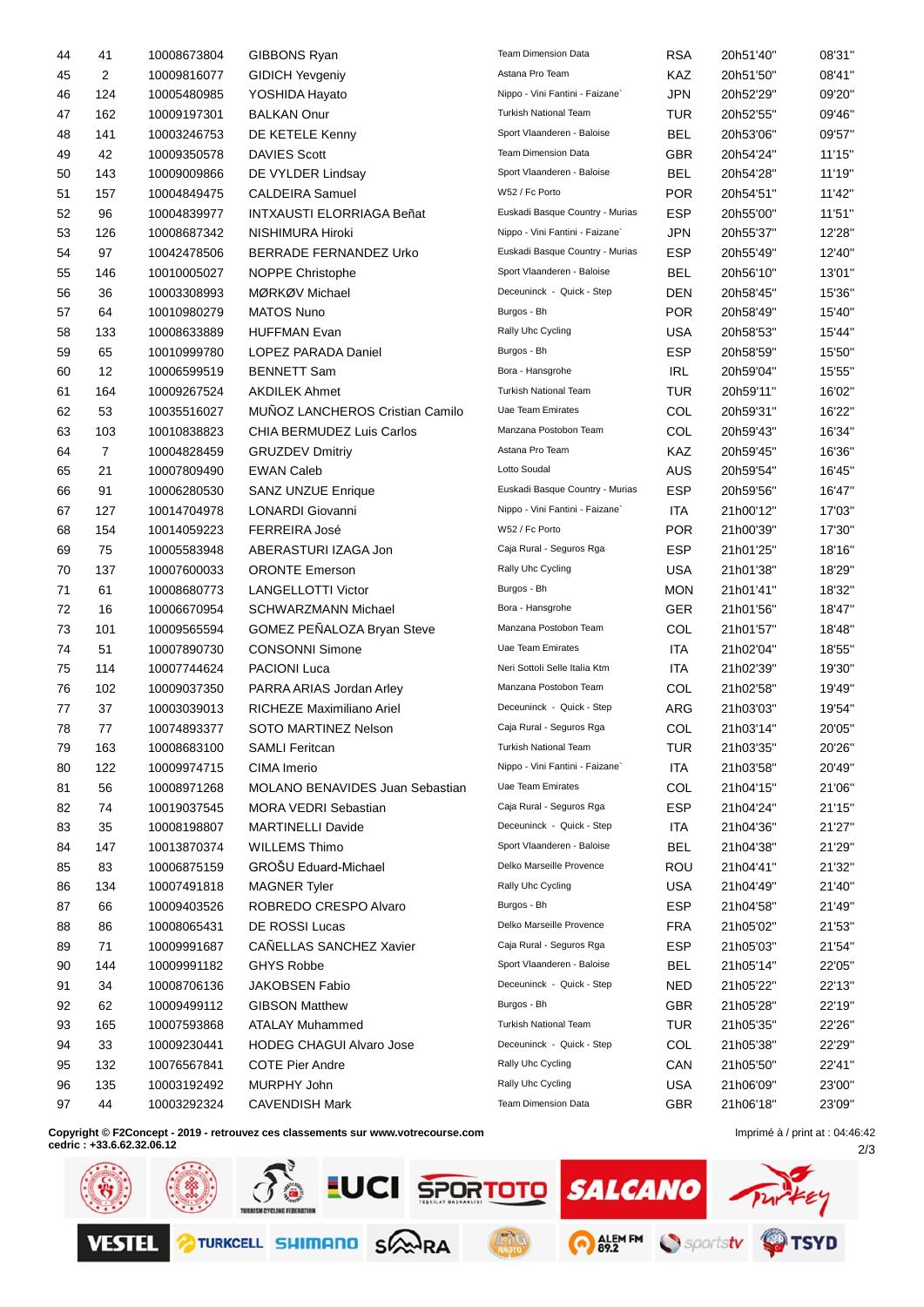| 98  | 85  | 10004505531 | NAVARDAUSKAS Ramunas            | Delko Marseille Provence        | LTU        | 21h06'18" | $\mathbf{H}$ |
|-----|-----|-------------|---------------------------------|---------------------------------|------------|-----------|--------------|
| 99  | 26  | 10009135259 | <b>WOUTERS Enzo</b>             | Lotto Soudal                    | <b>BEL</b> | 21h06'49" | 23'40"       |
| 100 | 113 | 10009974816 | <b>BEVILACQUA Simone</b>        | Neri Sottoli Selle Italia Ktm   | <b>ITA</b> | 21h07'00" | 23'51"       |
| 101 | 151 | 10002526428 | <b>CESAR VELOSO Gustavo</b>     | W52 / Fc Porto                  | <b>ESP</b> | 21h07'06" | 23'57"       |
| 102 | 24  | 10003301620 | <b>KLUGE Roger</b>              | Lotto Soudal                    | <b>GER</b> | 21h07'10" | 24'01"       |
| 103 | 92  | 10009804963 | BARRENETXEA URIARTE Ander       | Euskadi Basque Country - Murias | <b>ESP</b> | 21h08'09" | 25'00"       |
| 104 | 17  | 10005506651 | ARCHBOLD Shane                  | Bora - Hansgrohe                | <b>NZL</b> | 21h08'37" | 25'28"       |
| 105 | 142 | 10006481196 | DE PAUW Moreno                  | Sport Vlaanderen - Baloise      | <b>BEL</b> | 21h08'54" | 25'45"       |
| 106 | 11  | 10008662282 | <b>BASKA Erik</b>               | Bora - Hansgrohe                | <b>SVK</b> | 21h09'57" | 26'48"       |
| 107 | 76  | 10074893478 | <b>MOREIRA GUARINO Mauricio</b> | Caja Rural - Seguros Rga        | URU        | 21h10'34" | 27'25"       |
| 108 | 23  | 10010965529 | <b>IVERSEN Rasmus Byriel</b>    | Lotto Soudal                    | <b>DEN</b> | 21h11'24" | 28'15"       |
| 109 | 111 | 10006903754 | <b>BERTAZZO Liam</b>            | Neri Sottoli Selle Italia Ktm   | <b>ITA</b> | 21h11'26" | 28'17"       |
| 110 | 72  | 10007744220 | <b>MALUCELLI Matteo</b>         | Caja Rural - Seguros Rga        | <b>ITA</b> | 21h12'19" | 29'10"       |
| 111 | 47  | 10004508258 | <b>VENTER Jaco</b>              | <b>Team Dimension Data</b>      | <b>RSA</b> | 21h14'30" | 31'21"       |
| 112 | 95  | 10009994923 | VIEJO REDONDO Jose Daniel       | Euskadi Basque Country - Murias | <b>ESP</b> | 21h14'32" | 31'23"       |

**Copyright © F2Concept - 2019 - retrouvez ces classements sur www.votrecourse.com cedric : +33.6.62.32.06.12**

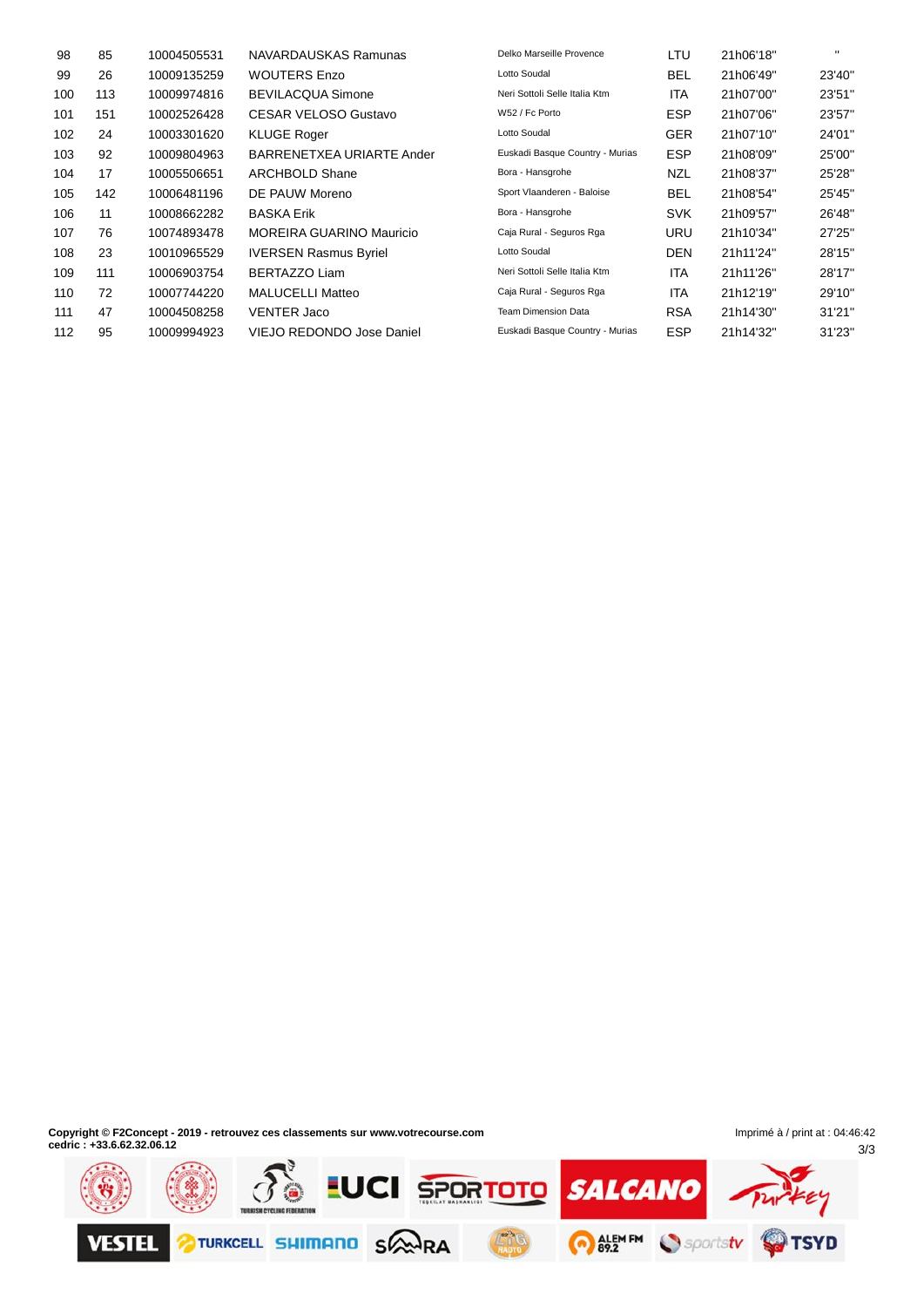

#### BURSA-KARTEPE **CLASSEMENT PAR POINTS POINTS CLASSIFICATION**



**Date :** 20/04/2019

#### **Organisateur - Organiser :** Turkish Cycling Federation

**Epreuve - Race :** Presidential Cycling Tour of Turkey

| Rq             |     | Dos. Nom Prénom             | Nat.       | Equipe          | Pts            | Bon. | Rg<br><b>Rk</b> | Dos.<br>Bib.   | Nom Prénom<br>Last name First name            | UCI ID                     | Equipe<br>Team    | Pts            |
|----------------|-----|-----------------------------|------------|-----------------|----------------|------|-----------------|----------------|-----------------------------------------------|----------------------------|-------------------|----------------|
|                |     | km 71.2 - Sprint Prime      |            |                 |                |      | $\mathbf{1}$    | 12             | <b>BENNETT Sam</b>                            | 10006599519                | <b>BOH</b>        | 57             |
|                |     |                             |            |                 |                |      | $\overline{2}$  | 21             | <b>EWAN Caleb</b>                             | 10007809490                | <b>LTS</b>        | 4 <sub>0</sub> |
| -1             | 144 | <b>GHYS Robbe</b>           | <b>BEL</b> | <b>SVB</b>      | 5              | 3"   | 3               | 34             | <b>JAKOBSEN Fabio</b>                         | 10008706136                | <b>DQT</b>        | 4 <sub>0</sub> |
| 2              | 95  | VIEJO REDONDO Jose Daniel   | <b>ESP</b> | <b>EUS</b>      | 3              | 2"   | 4               | 13             | <b>GROSSSCHARTNER Felix</b>                   | 10011081424                | <b>BOH</b>        | 32             |
|                |     |                             |            |                 |                |      | 5               | 51             | <b>CONSONNI Simone</b>                        | 10007890730                | <b>UAD</b>        | 28             |
| 3              | 24  | <b>KLUGE Roger</b>          | <b>GER</b> | <b>LTS</b>      | 1              | 1"   | 6               | 52             | <b>CONTI Valerio</b>                          | 10007518692                | <b>UAD</b>        | 27             |
|                |     |                             |            |                 |                |      | $\overline{7}$  | 146            | NOPPE Christophe                              | 10010005027                | <b>SVB</b>        | 23             |
| Arrivée        |     |                             |            |                 |                |      | 8               | 55             | POLANC Jan                                    | 10050785746                | <b>UAD</b>        | 22             |
|                |     |                             |            |                 |                |      | 9               | 73             | SERRANO RODRIGUEZ Gonzalo                     | 10014023554                | CJR               | 22             |
|                | 13  | <b>GROSSSCHARTNER Felix</b> | <b>AUT</b> | <b>BOH</b>      | 15             | 10"  | 10              | 156            | PINTO Edgar                                   | 10005827660                | W <sub>52</sub>   | 19             |
|                |     | <b>CONTI Valerio</b>        | <b>ITA</b> |                 |                | 6"   | 11              | 5              | <b>KUDUS Merhawi</b>                          | 10008855171                | <b>AST</b>        | 18             |
| 2              | 52  |                             |            | <b>UAD</b>      | 14             |      | 12              | 82             | <b>FINETTO Mauro</b>                          | 10002926552                | <b>DMP</b>        | 18             |
| 3              | 5   | <b>KUDUS Merhawi</b>        | ERI        | AST             | 13             | 4"   | 13              | 114            | PACIONI Luca                                  | 10007744624                | <b>NSK</b>        | 18             |
| 4              | 32  | <b>EVENEPOEL Remco</b>      | <b>BEL</b> | <b>DQT</b>      | 12             |      | 14              | 56             | MOLANO BENAVIDES Juan Sebastian               | 10008971268                | <b>UAD</b>        | 17             |
|                |     |                             |            |                 |                |      | 15              | 104            | RESTREPO VALENCIA Jhonatan                    | 10009037552                | <b>MZN</b>        | 15             |
| 5              | 156 | PINTO Edgar                 | <b>POR</b> | W <sub>52</sub> | 11             |      | 16              | 121            | LOBATO DEL VALLE Juan Jose                    | 10051354511                | <b>NIP</b>        | 14             |
| 6              | 55  | POLANC Jan                  | <b>SLO</b> | <b>UAD</b>      | 10             |      | 17              | 127            | <b>LONARDI Giovanni</b>                       | 10014704978                | <b>NIP</b>        | 14             |
| $\overline{7}$ | 136 | <b>MURPHY Kyle</b>          | <b>USA</b> | <b>RLY</b>      | 9              |      | 18              | 83             | GROŠU Eduard-Michael<br><b>CAVENDISH Mark</b> | 10006875159                | <b>DMP</b>        | 13             |
|                |     |                             |            |                 |                |      | 19              | 44             | <b>MALUCELLI Matteo</b>                       | 10003292324                | <b>TDD</b><br>CJR | 13             |
| 8              | 82  | FINETTO Mauro               | <b>ITA</b> | <b>DMP</b>      | 8              |      | 20<br>21        | 72<br>32       | <b>EVENEPOEL Remco</b>                        | 10007744220<br>10058736615 | <b>DQT</b>        | 13<br>12       |
| 9              | 117 | <b>VAN EMPEL Etienne</b>    | <b>NED</b> | <b>NSK</b>      | $\overline{7}$ |      | 22              | 91             | <b>SANZ UNZUE Enrique</b>                     | 10006280530                | <b>EUS</b>        | 12             |
| 10             | 131 | <b>BRITTON Robert</b>       | CAN        | <b>RLY</b>      | 6              |      | 23              | $\overline{2}$ | <b>GIDICH Yevgeniy</b>                        | 10009816077                | <b>AST</b>        | 1 <sub>0</sub> |
|                |     |                             |            |                 |                |      | 24              | 75             | ABERASTURI IZAGA Jon                          | 10005583948                | CJR               | 1 <sub>0</sub> |
| 11             | 106 | SIERRA SANCHEZ Yecid Arturo | COL        | <b>MZN</b>      | 5              |      | 25              | 136            | MURPHY Kyle                                   | 10009794960                | <b>RLY</b>        | ç              |
| 12             | 73  | SERRANO RODRIGUEZ Gonzalo   | <b>ESP</b> | <b>CJR</b>      | 4              |      | 26              | 102            | PARRA ARIAS Jordan Arley                      | 10009037350                | <b>MZN</b>        |                |
| 13             | 81  | FERNANDEZ CRUZ Delio        | <b>ESP</b> | <b>DMP</b>      | 3              |      | 27              | 122            | CIMA Imerio                                   | 10009974715                | <b>NIP</b>        |                |
|                |     |                             |            |                 |                |      | 28              | 62             | <b>GIBSON Matthew</b>                         | 10009499112                | <b>BBH</b>        |                |
| 14             | 104 | RESTREPO VALENCIA Jhonatan  | COL        | <b>MZN</b>      | $\overline{2}$ |      | 29              | 117            | VAN EMPEL Etienne                             | 10008653592                | <b>NSK</b>        |                |
| 15             | 31  | <b>CAPECCHI Eros</b>        | <b>ITA</b> | <b>DOT</b>      | 1              |      | 30              | 116            | <b>SCHONBERGER Sebastian</b>                  | 10008653087                | <b>NSK</b>        |                |

### **Etape - Stage :** 5

#### **Classement de l'étape - Stage classification Classement général - General classification**

| Rg      |     | Dos. Nom Prénom             | Nat.       | Equipe          | Pts            | Bon. | $\mathsf{R} \mathsf{g}$<br>Rk | Dos.<br>Bib.   | Nom Prénom<br>Last name First name                | UCI ID                     | Equipe<br>Team           | Pts                          |
|---------|-----|-----------------------------|------------|-----------------|----------------|------|-------------------------------|----------------|---------------------------------------------------|----------------------------|--------------------------|------------------------------|
|         |     | km 71.2 - Sprint Prime      |            |                 |                |      | $\mathbf{1}$                  | 12             | <b>BENNETT Sam</b>                                | 10006599519                | <b>BOH</b>               | 57                           |
|         |     |                             |            |                 |                |      | $\sqrt{2}$                    | 21             | <b>EWAN Caleb</b>                                 | 10007809490                | <b>LTS</b>               | 40                           |
| 1       | 144 | <b>GHYS Robbe</b>           | <b>BEL</b> | <b>SVB</b>      | 5              | 3"   | 3                             | 34             | <b>JAKOBSEN Fabio</b>                             | 10008706136                | <b>DQT</b>               | 40                           |
| 2       | 95  | VIEJO REDONDO Jose Daniel   | <b>ESP</b> | <b>EUS</b>      | 3              | 2"   | $\overline{4}$                | 13             | <b>GROSSSCHARTNER Felix</b>                       | 10011081424                | <b>BOH</b>               | 32                           |
|         |     |                             |            |                 |                |      | 5                             | 51             | <b>CONSONNI Simone</b>                            | 10007890730                | <b>UAD</b>               | 28                           |
| 3       | 24  | <b>KLUGE Roger</b>          | <b>GER</b> | <b>LTS</b>      | $\mathbf{1}$   | 1"   | 6                             | 52             | <b>CONTI Valerio</b>                              | 10007518692                | <b>UAD</b>               | 27                           |
|         |     |                             |            |                 |                |      | $\overline{7}$                | 146            | NOPPE Christophe                                  | 10010005027                | <b>SVB</b>               | 23                           |
| Arrivée |     |                             |            |                 |                |      | 8<br>9                        | 55             | POLANC Jan                                        | 10050785746                | <b>UAD</b>               | 22                           |
|         |     |                             |            |                 |                |      | 10                            | 73<br>156      | SERRANO RODRIGUEZ Gonzalo<br>PINTO Edgar          | 10014023554<br>10005827660 | <b>CJR</b><br>W52        | 22<br>19                     |
| 1       | 13  | <b>GROSSSCHARTNER Felix</b> | <b>AUT</b> | <b>BOH</b>      | 15             | 10"  | 11                            | 5              | <b>KUDUS Merhawi</b>                              | 10008855171                | AST                      | 18                           |
| 2       | 52  | <b>CONTI Valerio</b>        | <b>ITA</b> | <b>UAD</b>      | 14             | 6"   | 12                            | 82             | FINETTO Mauro                                     | 10002926552                | <b>DMP</b>               | 18                           |
| 3       | 5   | <b>KUDUS Merhawi</b>        | ERI        | <b>AST</b>      | 13             | 4"   | 13                            | 114            | PACIONI Luca                                      | 10007744624                | <b>NSK</b>               | 18                           |
|         |     |                             |            |                 |                |      | 14                            | 56             | MOLANO BENAVIDES Juan Sebastian                   | 10008971268                | <b>UAD</b>               | 17                           |
| 4       | 32  | <b>EVENEPOEL Remco</b>      | <b>BEL</b> | <b>DQT</b>      | 12             |      | 15                            | 104            | RESTREPO VALENCIA Jhonatan                        | 10009037552                | <b>MZN</b>               | 15                           |
| 5       | 156 | PINTO Edgar                 | <b>POR</b> | W <sub>52</sub> | 11             |      | 16                            | 121            | LOBATO DEL VALLE Juan Jose                        | 10051354511                | <b>NIP</b>               | 14                           |
| 6       | 55  | POLANC Jan                  | <b>SLO</b> | <b>UAD</b>      | 10             |      | 17                            | 127            | LONARDI Giovanni                                  | 10014704978                | <b>NIP</b>               | 14                           |
|         |     |                             |            |                 |                |      | 18                            | 83             | GROŠU Eduard-Michael                              | 10006875159                | <b>DMP</b>               | 13                           |
| 7       | 136 | <b>MURPHY Kyle</b>          | <b>USA</b> | <b>RLY</b>      | 9              |      | 19                            | 44             | <b>CAVENDISH Mark</b>                             | 10003292324                | <b>TDD</b>               | 13                           |
| 8       | 82  | FINETTO Mauro               | <b>ITA</b> | <b>DMP</b>      | 8              |      | 20                            | 72             | <b>MALUCELLI Matteo</b>                           | 10007744220                | <b>CJR</b>               | 13                           |
| 9       | 117 | VAN EMPEL Etienne           | <b>NED</b> | <b>NSK</b>      | $\overline{7}$ |      | 21                            | 32             | <b>EVENEPOEL Remco</b>                            | 10058736615                | <b>DQT</b>               | 12                           |
|         |     |                             |            |                 |                |      | 22                            | 91             | SANZ UNZUE Enrique                                | 10006280530                | <b>EUS</b>               | 12                           |
| 10      | 131 | <b>BRITTON Robert</b>       | CAN        | <b>RLY</b>      | 6              |      | 23                            | $\overline{c}$ | <b>GIDICH Yevgeniy</b>                            | 10009816077                | <b>AST</b>               | 10                           |
| 11      | 106 | SIERRA SANCHEZ Yecid Arturo | COL        | <b>MZN</b>      | 5              |      | 24<br>25                      | 75<br>136      | ABERASTURI IZAGA Jon                              | 10005583948<br>10009794960 | <b>CJR</b><br><b>RLY</b> | 10<br>9                      |
| 12      | 73  | SERRANO RODRIGUEZ Gonzalo   | <b>ESP</b> | <b>CJR</b>      | $\overline{4}$ |      | 26                            | 102            | MURPHY Kyle<br>PARRA ARIAS Jordan Arley           | 10009037350                | <b>MZN</b>               | 9                            |
|         |     |                             |            |                 |                |      | 27                            | 122            | CIMA Imerio                                       | 10009974715                | <b>NIP</b>               | 9                            |
| 13      | 81  | FERNANDEZ CRUZ Delio        | <b>ESP</b> | <b>DMP</b>      | 3              |      | 28                            | 62             | <b>GIBSON Matthew</b>                             | 10009499112                | <b>BBH</b>               | $\boldsymbol{9}$             |
| 14      | 104 | RESTREPO VALENCIA Jhonatan  | COL        | <b>MZN</b>      | $\overline{2}$ |      | 29                            | 117            | VAN EMPEL Etienne                                 | 10008653592                | <b>NSK</b>               | 7                            |
| 15      | 31  | <b>CAPECCHI Eros</b>        | <b>ITA</b> | <b>DQT</b>      | $\mathbf{1}$   |      | 30                            | 116            | SCHONBERGER Sebastian                             | 10008653087                | <b>NSK</b>               | $\overline{7}$               |
|         |     |                             |            |                 |                |      | 31                            | 143            | DE VYLDER Lindsay                                 | 10009009866                | <b>SVB</b>               | 6                            |
|         |     |                             |            |                 |                |      | 32                            | 131            | <b>BRITTON Robert</b>                             | 10003127323                | <b>RLY</b>               | 6                            |
|         |     |                             |            |                 |                |      | 33                            | 93             | <b>BARTHE Cyril</b>                               | 10025143592                | <b>EUS</b>               | 6                            |
|         |     |                             |            |                 |                |      | 34                            | 33             | HODEG CHAGUI Alvaro Jose                          | 10009230441                | <b>DQT</b>               | 6                            |
|         |     |                             |            |                 |                |      | 35                            | 112            | FORTUNATO Lorenzo                                 | 10011235008                | <b>NSK</b>               | 5                            |
|         |     |                             |            |                 |                |      | 36                            | 147            | <b>WILLEMS Thimo</b>                              | 10013870374                | <b>SVB</b>               | 5                            |
|         |     |                             |            |                 |                |      | 37                            | 144            | <b>GHYS Robbe</b>                                 | 10009991182                | <b>SVB</b>               | 5                            |
|         |     |                             |            |                 |                |      | 38<br>39                      | 76             | MOREIRA GUARINO Mauricio                          | 10074893478                | CJR                      | 5<br>5                       |
|         |     |                             |            |                 |                |      | 40                            | 106<br>67      | SIERRA SANCHEZ Yecid Arturo<br>SUREDA MOREY Jaume | 10010985939<br>10014357091 | <b>MZN</b><br><b>BBH</b> | 5                            |
|         |     |                             |            |                 |                |      | 41                            | 81             | FERNANDEZ CRUZ Delio                              | 10006142811                | <b>DMP</b>               | 3                            |
|         |     |                             |            |                 |                |      | 42                            | 155            | <b>MESTRE Ricardo</b>                             | 10003367092                | W <sub>52</sub>          | 3                            |
|         |     |                             |            |                 |                |      | 43                            | 115            | MARENGO Umberto                                   | 10011972309                | <b>NSK</b>               | 3                            |
|         |     |                             |            |                 |                |      | 44                            | 105            | OCHOA CAMARGO Diego Antonio                       | 10007528796                | <b>MZN</b>               | 3                            |
|         |     |                             |            |                 |                |      | 45                            | 101            | GOMEZ PEÑALOZA Bryan Steve                        | 10009565594                | <b>MZN</b>               | 3                            |
|         |     |                             |            |                 |                |      | 46                            | 66             | ROBREDO CRESPO Alvaro                             | 10009403526                | <b>BBH</b>               | 3                            |
|         |     |                             |            |                 |                |      | 47                            | 92             | BARRENETXEA URIARTE Ander                         | 10009804963                | <b>EUS</b>               | 3                            |
|         |     |                             |            |                 |                |      | 48                            | 95             | VIEJO REDONDO Jose Daniel                         | 10009994923                | <b>EUS</b>               | 3                            |
|         |     |                             |            |                 |                |      | 49                            | 162            | <b>BALKAN Onur</b>                                | 10009197301                | <b>TUR</b>               | $\overline{2}$               |
|         |     |                             |            |                 |                |      | 50                            | 31             | <b>CAPECCHI Eros</b>                              | 10003072557                | <b>DQT</b>               | $\mathbf{1}$                 |
|         |     |                             |            |                 |                |      | 51                            | 61             | <b>LANGELLOTTI Victor</b>                         | 10008680773                | <b>BBH</b>               | $\mathbf{1}$                 |
|         |     |                             |            |                 |                |      | 52<br>53                      | 86             | DE ROSSI Lucas                                    | 10008065431                | <b>DMP</b>               | $\mathbf{1}$                 |
|         |     |                             |            |                 |                |      | 54                            | 24<br>111      | <b>KLUGE Roger</b><br><b>BERTAZZO Liam</b>        | 10003301620<br>10006903754 | <b>LTS</b><br><b>NSK</b> | $\mathbf{1}$<br>$\mathbf{1}$ |
|         |     |                             |            |                 |                |      |                               |                |                                                   |                            |                          |                              |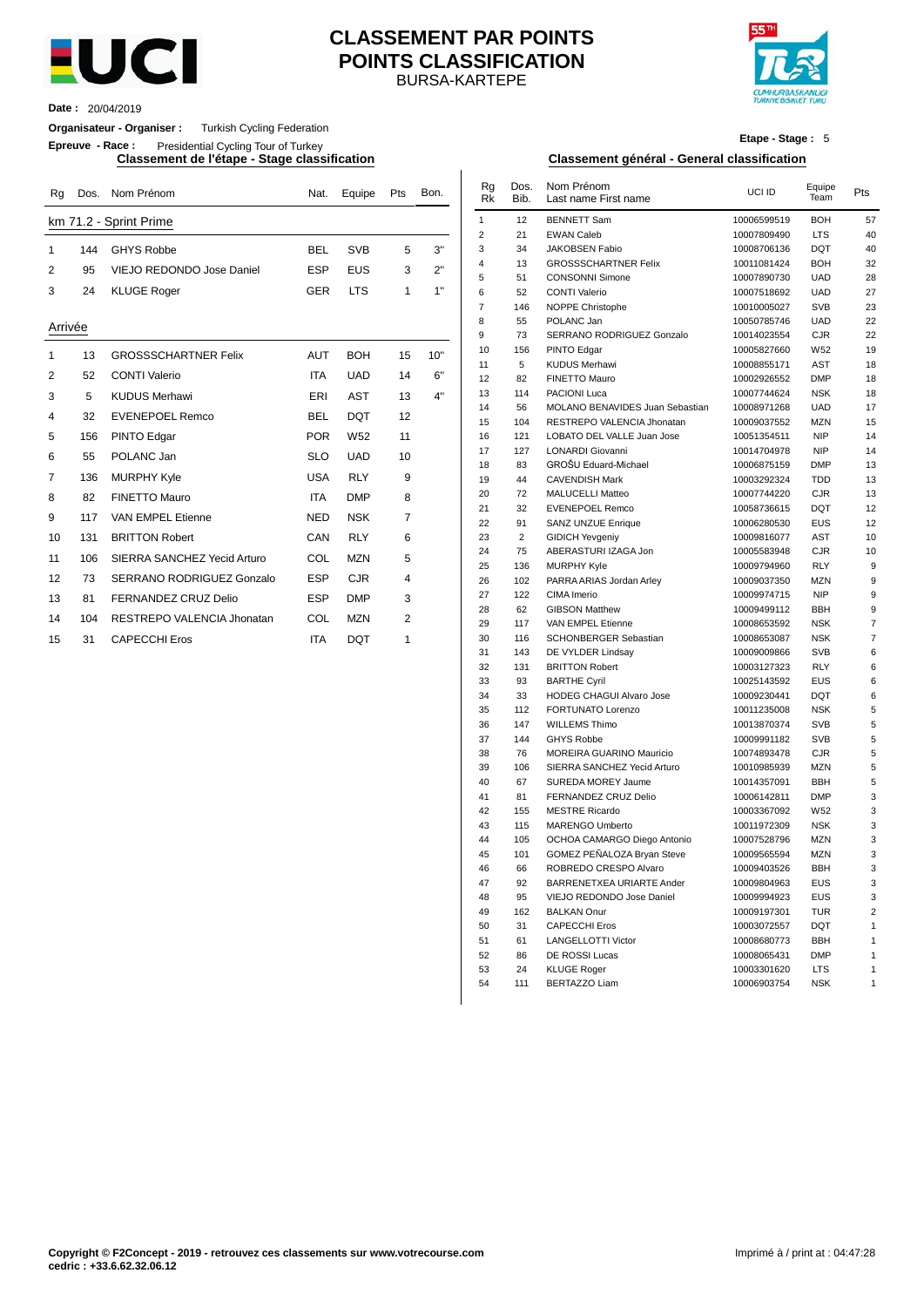

## **MEILLEUR GRIMPEUR MOUNTAIN CLASSIFICATION**

BURSA-KARTEPE



20/04/2019 **Date :**

#### **Organisateur - Organiser :** Turkish Cycling Federation

**Epreuve - Race:** Presidential Cycling Tour of Turkey

**Classement de l'étape - Stage classification Classement général - General classification**

| Rq<br>Rk | Dos.<br><b>Bib</b> | Nom Prénom<br>Last name First name | Nat.       | Equipe<br>Team  | Pts            | Bon. | Rq<br>Rk        | Dos.<br><b>Bib</b> | Nom Prénom<br>Last name First n |
|----------|--------------------|------------------------------------|------------|-----------------|----------------|------|-----------------|--------------------|---------------------------------|
|          |                    | km 14 - Mountain 3                 |            |                 |                |      | 1               | 13                 | <b>GROSSSCHART</b>              |
| 1        | 85                 | NAVARDAUSKAS Ramunas               | LTU        | <b>DMP</b>      | 3              |      | 2               | 147                | <b>WILLEMS Thimo</b>            |
| 2        | 147                | <b>WILLEMS Thimo</b>               | <b>BEL</b> | <b>SVB</b>      | $\overline{2}$ |      | 3               | 52                 | <b>CONTI Valerio</b>            |
| 3        | 77                 | SOTO MARTINEZ Nelson               | COL        | <b>CJR</b>      | 1              |      | 4               | 5                  | <b>KUDUS Merhawi</b>            |
|          |                    |                                    |            |                 |                |      | 5               | 143                | DE VYLDER Lind                  |
|          |                    | km 164.1 - Finish line             |            |                 |                |      | 6               | 32                 | <b>EVENEPOEL Re</b>             |
| 1        | 13                 | <b>GROSSSCHARTNER Felix</b>        | <b>AUT</b> | <b>BOH</b>      | 15             |      | 7               | 86                 | <b>DE ROSSI Lucas</b>           |
| 2        | 52                 | <b>CONTI Valerio</b>               | <b>ITA</b> | <b>UAD</b>      | 10             |      | 8               | 76                 | <b>MOREIRA GUAR</b>             |
| 3        | 5                  | <b>KUDUS Merhawi</b>               | ERI        | AST             | 8              |      | 9               | 115                | MARENGO Umb                     |
| 4        | 32                 | EVENEPOEL Remco                    | <b>BEL</b> | <b>DQT</b>      | 5              |      | 10 <sup>1</sup> | 85                 | NAVARDAUSKA                     |
| 5        | 156                | PINTO Edgar                        | <b>POR</b> | W <sub>52</sub> | 3              |      | 11              | 156                | PINTO Edgar                     |
|          |                    |                                    |            |                 |                |      | $\sqrt{2}$      |                    | $A = 1$ $A = 0$ $A = 0$         |

| Etape - Stage: 5 |  |
|------------------|--|
|------------------|--|

| Nom Prénom<br>Last name First name | Nat.       | Equipe<br>Team  | Pts | Bon. | Rq<br>Rk | Dos.<br><b>Bib</b> | Nom Prénom<br>Last name First name | UCI ID      | Equipe<br>Team  | Pts            |
|------------------------------------|------------|-----------------|-----|------|----------|--------------------|------------------------------------|-------------|-----------------|----------------|
| untain 3                           |            |                 |     |      | 1        | 13                 | <b>GROSSSCHARTNER Felix</b>        | 10011081424 | <b>BOH</b>      | 15             |
| NAVARDAUSKAS Ramunas               | LTU        | <b>DMP</b>      | 3   |      | 2        | 147                | <b>WILLEMS Thimo</b>               | 10013870374 | <b>SVB</b>      | 13             |
| <b>WILLEMS Thimo</b>               | <b>BEL</b> | <b>SVB</b>      | 2   |      | 3        | 52                 | <b>CONTI Valerio</b>               | 10007518692 | <b>UAD</b>      | 13             |
| SOTO MARTINEZ Nelson               | COL        | <b>CJR</b>      | 1   |      | 4        | 5                  | <b>KUDUS Merhawi</b>               | 10008855171 | AST             | 8              |
|                                    |            |                 |     |      | 5        | 143                | DE VYLDER Lindsay                  | 10009009866 | <b>SVB</b>      | 5              |
| Finish line                        |            |                 |     |      | 6        | 32                 | <b>EVENEPOEL Remco</b>             | 10058736615 | <b>DQT</b>      | 5              |
| <b>GROSSSCHARTNER Felix</b>        | <b>AUT</b> | <b>BOH</b>      | 15  |      | 7        | 86                 | <b>DE ROSSI Lucas</b>              | 10008065431 | <b>DMP</b>      | 5              |
| <b>CONTI Valerio</b>               | <b>ITA</b> | <b>UAD</b>      | 10  |      | 8        | 76                 | <b>MOREIRA GUARINO Mauricio</b>    | 10074893478 | <b>CJR</b>      | 4              |
| KUDUS Merhawi                      | ERI        | <b>AST</b>      | 8   |      | 9        | 115                | <b>MARENGO Umberto</b>             | 10011972309 | <b>NSK</b>      | 3              |
| <b>EVENEPOEL Remco</b>             | <b>BEL</b> | <b>DQT</b>      | 5   |      | 10       | 85                 | NAVARDAUSKAS Ramunas               | 10004505531 | <b>DMP</b>      | 3              |
| PINTO Edgar                        | <b>POR</b> | W <sub>52</sub> | 3   |      | 11       | 156                | PINTO Edgar                        | 10005827660 | W <sub>52</sub> | 3              |
|                                    |            |                 |     |      | 12       | 155                | <b>MESTRE Ricardo</b>              | 10003367092 | W <sub>52</sub> | $\overline{2}$ |
|                                    |            |                 |     |      | 13       | 145                | VAN POUCKE Aaron                   | 10014887965 | <b>SVB</b>      | 2              |
|                                    |            |                 |     |      | 14       | 167                | <b>DOGAN Halil</b>                 | 10053290871 | <b>TUR</b>      | 2              |
|                                    |            |                 |     |      | 15       | 137                | <b>ORONTE Emerson</b>              | 10007600033 | <b>RLY</b>      | $\overline{2}$ |
|                                    |            |                 |     |      | 16       | 61                 | <b>LANGELLOTTI Victor</b>          | 10008680773 | <b>BBH</b>      | 1              |
|                                    |            |                 |     |      | 17       | 77                 | SOTO MARTINEZ Nelson               | 10074893377 | <b>CJR</b>      | 1              |
|                                    |            |                 |     |      | 18       | 92                 | BARRENETXEA URIARTE Ander          | 10009804963 | EUS             | 1              |
|                                    |            |                 |     |      |          |                    |                                    |             |                 |                |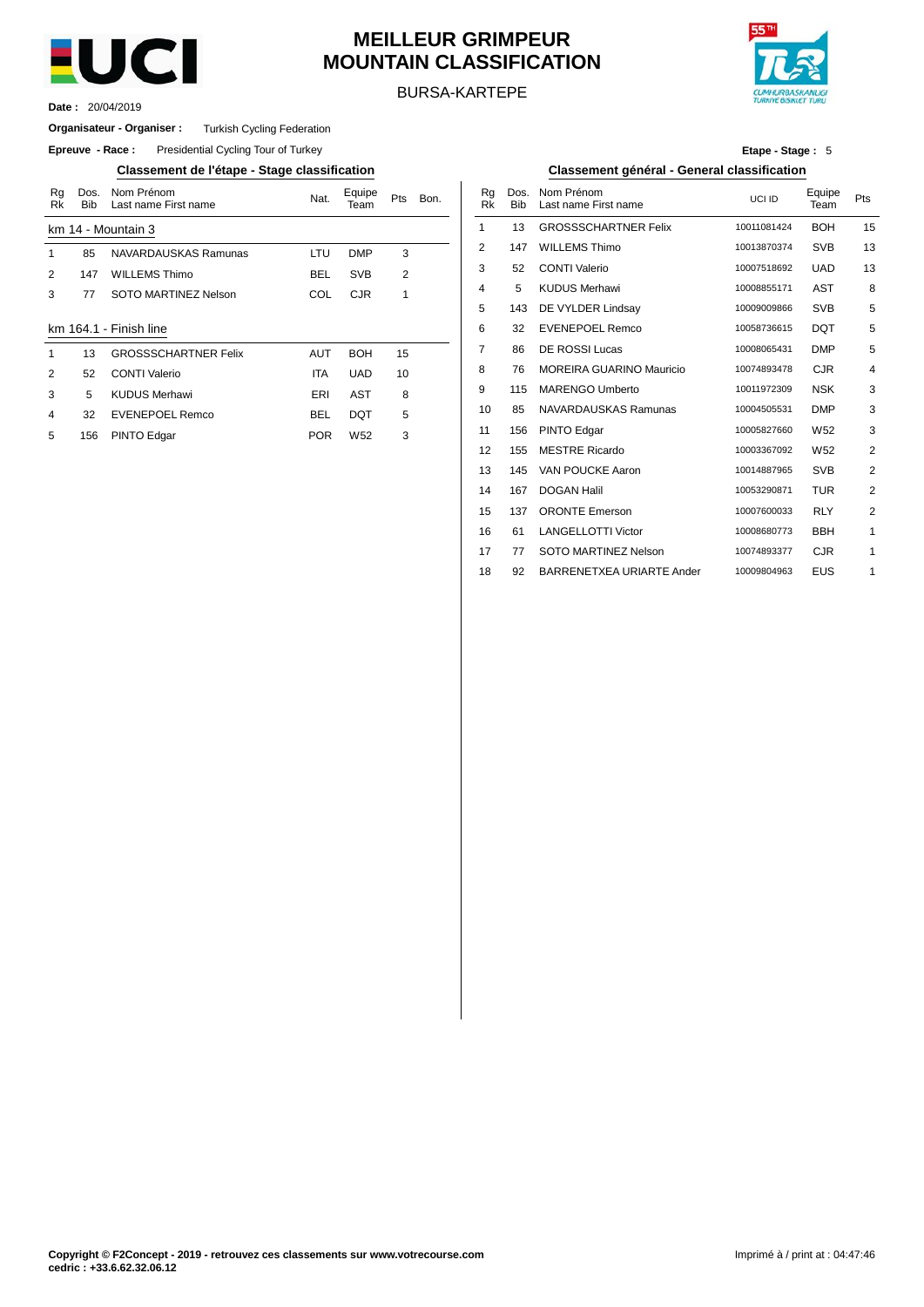

## **Classement Beauties of Turkey**

BURSA-KARTEPE



20/04/2019 **Date :**

#### **Organisateur - Organiser :** Turkish Cycling Federation

**Epreuve - Race:** Presidential Cycling Tour of Turkey

| Rg<br>Rk | <b>Bib</b> | Dos. Nom Prénom<br>Last name First name | Nat.       | Equipe<br>Геаm | Pts | Bon. |
|----------|------------|-----------------------------------------|------------|----------------|-----|------|
|          |            | km 118.4 - Beauties of Turkey           |            |                |     |      |
|          | 24         | <b>KLUGE Roger</b>                      | GFR        | <b>ITS</b>     | 5   | 0    |
| 2        | 144        | <b>GHYS Robbe</b>                       | <b>BFI</b> | <b>SVB</b>     | 3   | 0    |
| 3        | 95         | VIEJO REDONDO Jose Daniel               | FSP        | <b>FUS</b>     |     | 0    |

**Etape - Stage :** 5

#### **Classement de l'étape - Stage classification Classement général - General classification**

| Nom Prénom<br>Last name First name | Nat.       | Equipe<br>Team | Pts | Bon. | Rq<br>Rk | Dos.<br><b>Bib</b> | Nom Prénom<br>Last name First name | N° licence UCI<br>UCI Code | Equipe<br>Team | Pts            |
|------------------------------------|------------|----------------|-----|------|----------|--------------------|------------------------------------|----------------------------|----------------|----------------|
| Beauties of Turkey                 |            |                |     |      |          | 163                | <b>SAMLI Feritcan</b>              |                            | <b>TUR</b>     | 14             |
| <b>KLUGE Roger</b>                 | <b>GER</b> | <b>LTS</b>     | 5   | 0    | 2        | 143                | DE VYLDER Lindsay                  |                            | <b>SVB</b>     | $\overline{7}$ |
| <b>GHYS Robbe</b>                  | <b>BEL</b> | <b>SVB</b>     | 3   | 0    | 3        | 161                | <b>ORKEN Ahmet</b>                 |                            | <b>TUR</b>     | 5              |
| VIEJO REDONDO Jose Daniel          | <b>ESP</b> | <b>EUS</b>     | 1   | 0    | 4        | 16                 | <b>SCHWARZMANN Michael</b>         |                            | <b>BOH</b>     | 5              |
|                                    |            |                |     |      | 5        | 24                 | <b>KLUGE Roger</b>                 |                            | <b>LTS</b>     | 5              |
|                                    |            |                |     |      | 6        | 86                 | <b>DE ROSSI Lucas</b>              |                            | <b>DMP</b>     | 3              |
|                                    |            |                |     |      | 7        | 144                | <b>GHYS Robbe</b>                  |                            | <b>SVB</b>     | 3              |
|                                    |            |                |     |      | 8        | 137                | <b>ORONTE Emerson</b>              |                            | <b>RLY</b>     | 1              |
|                                    |            |                |     |      | 9        | 76                 | <b>MOREIRA GUARINO Mauricio</b>    |                            | <b>CJR</b>     | 1              |
|                                    |            |                |     |      | 10       | 95                 | VIEJO REDONDO Jose Daniel          |                            | <b>EUS</b>     | 1              |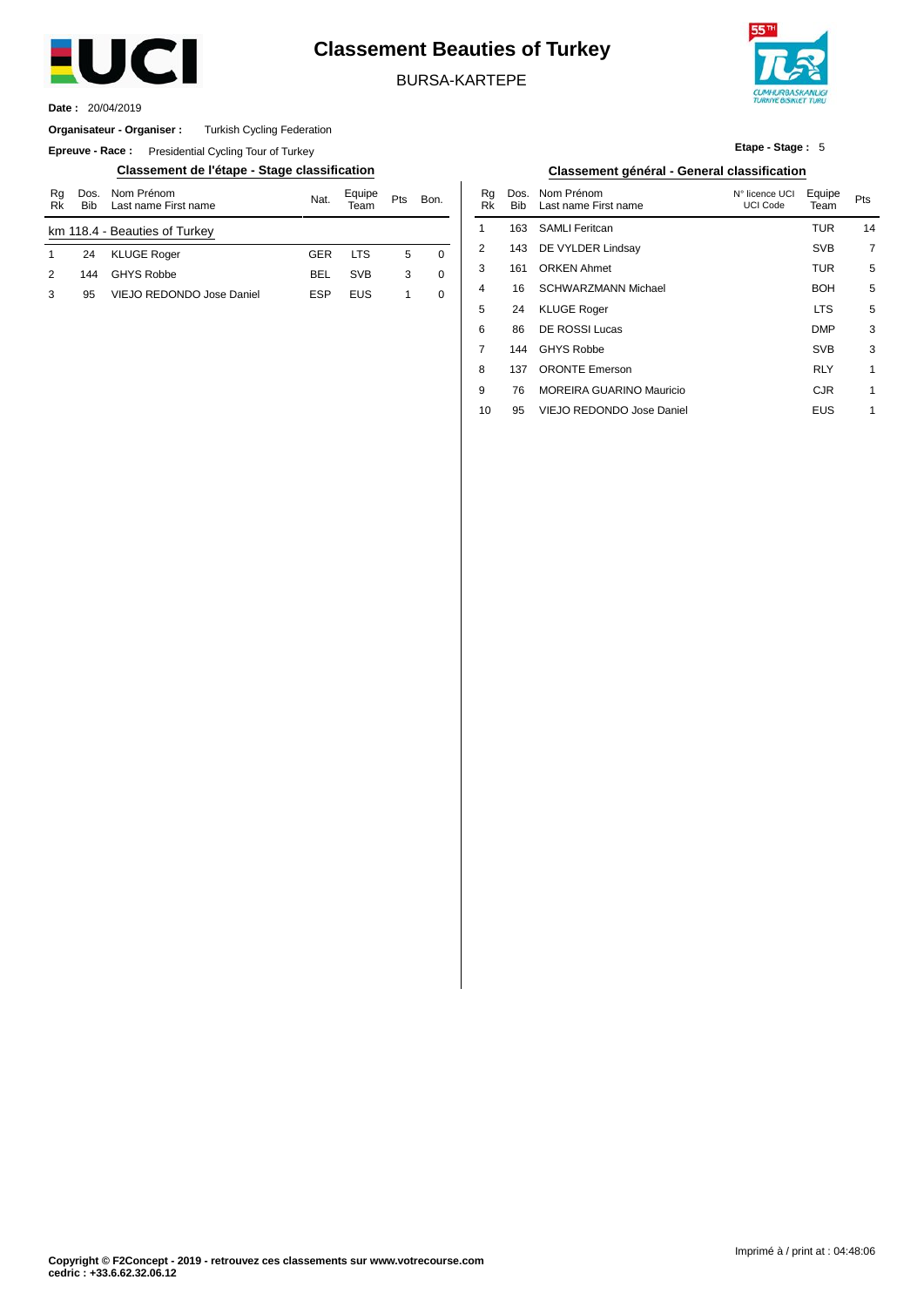

#### **CLASSEMENT PAR EQUIPE - TEAM CLASSIFICATION**

BURSA-KARTEPE



**Etape - Stage :** 5

**Date :** 20/04/2019

 $\overline{a}$ 

**Organisateur - Organiser :** Turkish Cycling Federation

**Epreuve - Race :** Presidential Cycling Tour of Turkey

**Classement de l'étape - Stage classification Classement général - Général classification**

| Rg<br>Rk | Equipe<br>Team                                                         | Temps<br>Time          | Ecart<br>Gap     |
|----------|------------------------------------------------------------------------|------------------------|------------------|
| 1        | Rally Uhc Cycling<br>136 - 131 - 133                                   | 12h55'39"              |                  |
| 2        | Manzana Postobon Team<br>$106 - 104 - 107$                             | 12h56'12"              | 33"              |
| 3        | Astana Pro Team<br>$5 - 1 - 6$                                         | 12h56'40"              | 01'01"           |
| 4        | Delko Marseille Provence<br>$82 - 81 - 84$                             | 12h57'03"              | 01'24"           |
| 5        | Neri Sottoli Selle Italia Ktm<br>117 - 116 - 112                       | 12h57'39"              | 02'00"           |
| 6        | W52 / Fc Porto<br>156 - 152 - 155                                      | 12h58'27"              | 02'48"           |
| 7        | <b>Team Dimension Data</b><br>$46 - 43 - 42$                           | 13h00'28"              | 04'49"           |
| 8        | Deceuninck - Quick - Step<br>$32 - 31 - 36$                            | 13h04'22"              | 08'43"           |
| 9        | Bora - Hansgrohe<br>$13 - 14 - 16$                                     | 13h04'57"              | 09'18"           |
| 10       | <b>Turkish National Team</b><br>167 - 166 - 161                        | 13h05'29"              | 09'50"           |
| 11       | Nippo - Vini Fantini - Faizane`<br>123 - 121 - 125                     | 13h06'25"              | 10'46"           |
| 12<br>13 | Euskadi Basque Country - Murias<br>$93 - 94 - 96$<br>Uae Team Emirates | 13h07'47"<br>13h08'29" | 12'08"<br>12'50" |
| 14       | $52 - 55 - 53$<br>Sport Vlaanderen - Baloise                           | 13h14'57"              | 19'18"           |
| 15       | 145 - 141 - 143<br>Burgos - Bh                                         | 13h21'18"              | 25'39"           |
|          | $67 - 65 - 64$                                                         |                        |                  |
| 16       | Caja Rural - Seguros Rga<br>$73 - 77 - 71$                             | 13h24'32"              | 28'53"           |
| 17       | Lotto Soudal<br>$25 - 26 - 21$                                         | 13h26'11"              | 30'32"           |

| Rg<br>Rk | Equipe<br>Team                  | Temps<br>Time | Ecart<br>Gap |
|----------|---------------------------------|---------------|--------------|
| 1        | Manzana Postobon Team           | 62h15'08"     |              |
| 2        | Astana Pro Team                 | 62h15'52"     | 44"          |
| 3        | Delko Marseille Provence        | 62h16'09"     | 01'01"       |
| 4        | Neri Sottoli Selle Italia Ktm   | 62h16'51"     | 01'43"       |
| 5        | W52 / Fc Porto                  | 62h17'38"     | 02'30"       |
| 6        | <b>Rally Uhc Cycling</b>        | 62h20'24"     | 05'16"       |
| 7        | <b>Team Dimension Data</b>      | 62h22'11"     | 07'03"       |
| 8        | Bora - Hansgrohe                | 62h23'37"     | 08'29"       |
| 9        | Deceuninck - Quick - Step       | 62h23'51"     | 08'43"       |
| 10       | Nippo - Vini Fantini - Faizane` | 62h25'37"     | 10'29"       |
| 11       | <b>Turkish National Team</b>    | 62h25'38"     | 10'30"       |
| 12       | Uae Team Emirates               | 62h27'14"     | 12'06"       |
| 13       | Euskadi Basque Country - Murias | 62h29'51"     | 14'43"       |
| 14       | Sport Vlaanderen - Baloise      | 62h34'18"     | 19'10"       |
| 15       | Burgos - Bh                     | 62h43'47"     | 28'39"       |
| 16       | Caja Rural - Seguros Rga        | 62h47'15"     | 32'07"       |
| 17       | Lotto Soudal                    | 62h54'32"     | 39'24"       |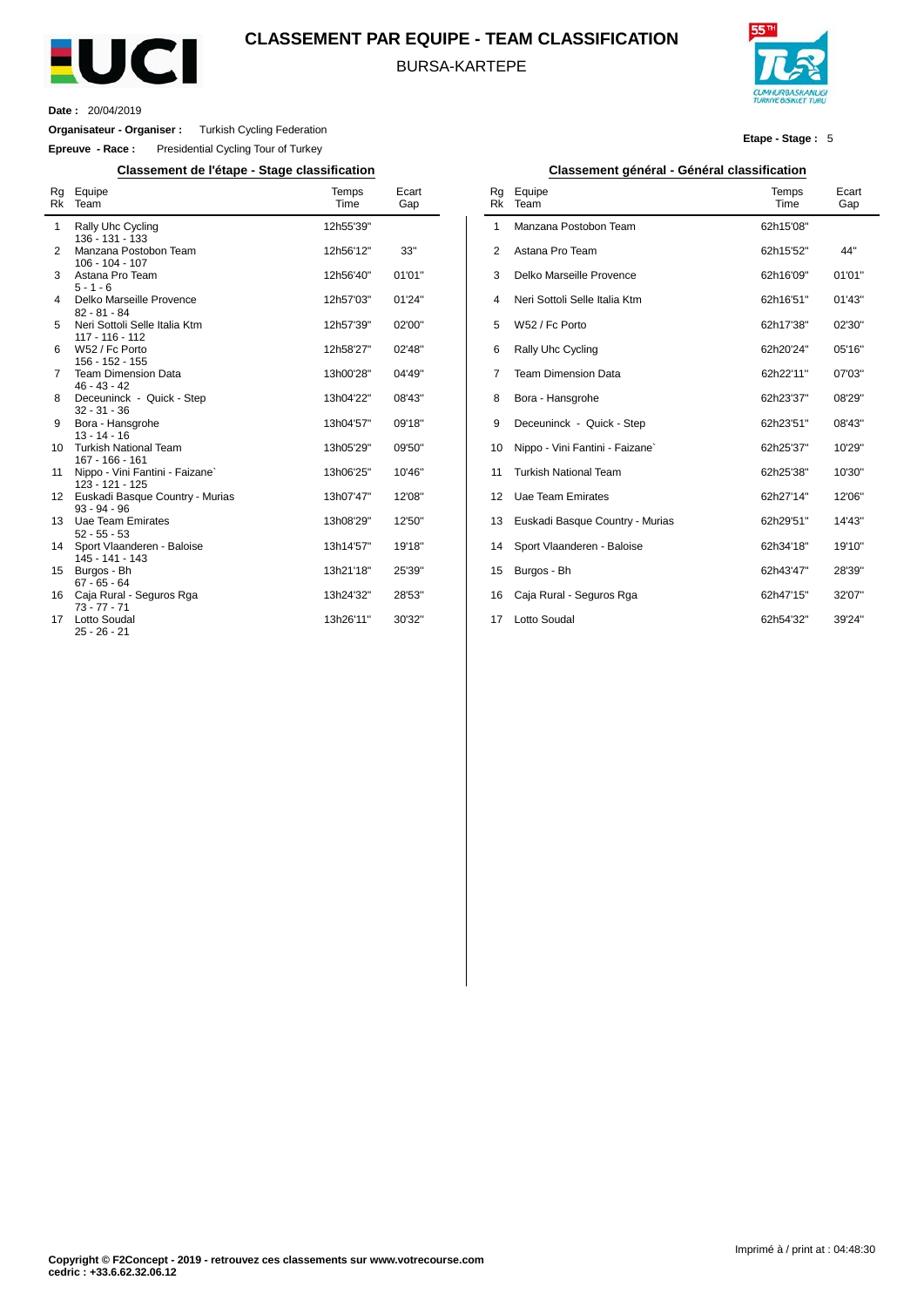#### SAKARYA - ISTANBUL **ORDRE DES VOITURES POUR L'ETAPE N° 6 CONVOY ORDER FOR STAGE 6**

21/04/2019 **Date :**

Turkish Cycling Federation **Organisateur - Organiseur :**

Presidential Cycling Tour of Turkey **Epreuve - Race :**

| Rang<br>Rank   | Equipe<br>Team                  |
|----------------|---------------------------------|
| 1              | Bora - Hansgrohe                |
| $\overline{2}$ | Uae Team Emirates               |
| 3              | Astana Pro Team                 |
| 4              | Deceuninck - Quick - Step       |
| 5              | W52 / Fc Porto                  |
| 6              | Delko Marseille Provence        |
| $\overline{7}$ | Manzana Postobon Team           |
| 8              | Caja Rural - Seguros Rga        |
| 9              | <b>Rally Uhc Cycling</b>        |
| 10             | Neri Sottoli Selle Italia Ktm   |
| 11             | <b>Team Dimension Data</b>      |
| 12             | Nippo - Vini Fantini - Faizane` |
| 13             | Euskadi Basque Country - Murias |
| 14             | Burgos - Bh                     |
| 15             | <b>Turkish National Team</b>    |
| 16             | Sport Vlaanderen - Baloise      |
| 17             | Lotto Soudal                    |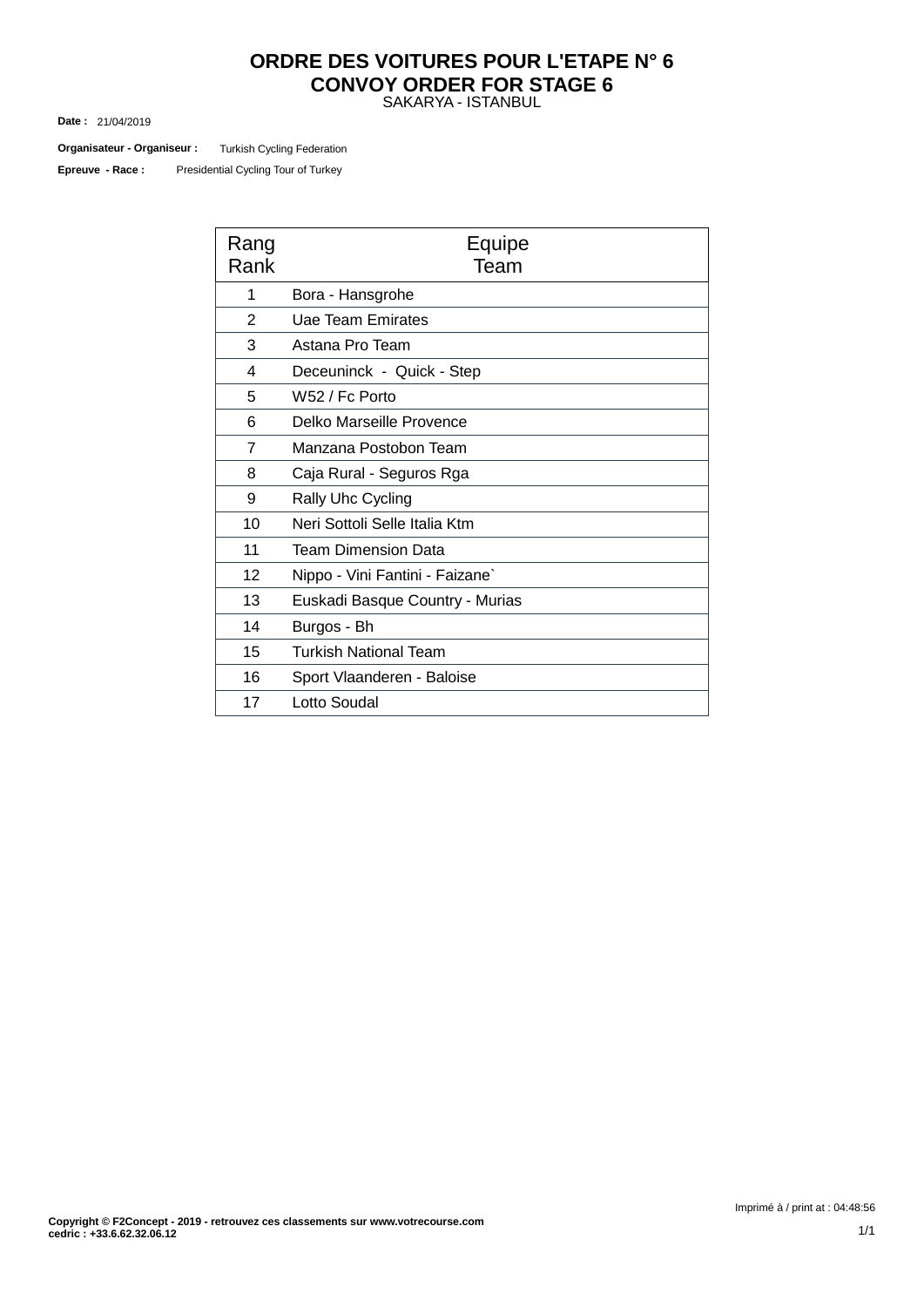#### **Etape -** Stage: 6 **Turkish Cycling Federation**

| Astana Pro Team                    | -1<br><b>FOMINYKH Daniil</b><br>20eme à 02'51"(219)                                                               | 2<br><b>GIDICH Yevgeniy</b>                                                 | 3<br>NATAROV Yuriy<br>45eme à 08'41"(175) 35eme à 06'11"(243)                     | $\overline{4}$<br>ZAKHAROV Artyom<br>39eme à 06'52"(235)                                                                                                                   | 5<br><b>KUDUS Merhawi</b><br>3eme à 25"(116)                                                                   | 6<br><b>BIZHIGITOV</b><br>Zhandos<br>21eme à 03'21"(241)                                      | 7<br><b>GRUZDEV Dmitriy</b><br>64eme à 16'36''(408)               |  |
|------------------------------------|-------------------------------------------------------------------------------------------------------------------|-----------------------------------------------------------------------------|-----------------------------------------------------------------------------------|----------------------------------------------------------------------------------------------------------------------------------------------------------------------------|----------------------------------------------------------------------------------------------------------------|-----------------------------------------------------------------------------------------------|-------------------------------------------------------------------|--|
| Bora - Hansgrohe                   | 11<br><b>BASKA Erik</b><br>106eme à<br>26'48" (497)                                                               | 12<br><b>BENNETT Sam</b><br>60eme à 15'55"(93)                              | 13<br><b>GROSSSCHARTNE</b><br><b>R</b> Felix<br>1er en<br>zun43 09 (84)           | 14<br><b>PFINGSTEN</b><br>Christoph<br>19eme à 02'36"(184)                                                                                                                 | 15                                                                                                             | 16<br><b>SCHWARZMANN</b><br>Michael<br>72eme à 18'47"(419)                                    | 17<br>ARCHBOLD Shane<br>104eme à<br>25'28"(407)                   |  |
| Lotto Soudal                       | 21<br><b>EWAN Caleb</b><br>65eme à 16'45''(139)                                                                   | 22                                                                          | 23<br><b>IVERSEN Rasmus</b><br><b>Byriel</b><br>108eme à<br>28'15"(538)           | 24<br><b>KLUGE Roger</b><br>102eme à<br>24'01"(402)                                                                                                                        | 25<br><b>VANHOUCKE Harm</b><br>38eme à 06'45"(276) 99eme à 23'40"(406)                                         | 26<br><b>WOUTERS Enzo</b>                                                                     | 27                                                                |  |
| Deceuninck - Quick - Step          | 31<br><b>CAPECCHI Eros</b><br>5eme à 01'46"(222)                                                                  | 32<br><b>EVENEPOEL Remco</b><br>4eme à 41"(174)                             | 33<br>HODEG CHAGUI<br>Alvaro Jose<br>94eme à 22'29"(310)                          | 34<br>JAKOBSEN Fabio                                                                                                                                                       | 35<br><b>MARTINELLI Davide</b><br>91eme à 22'13"(218) 83eme à 21'27"(380) 56eme à 15'36"(304)                  | 36<br>MØRKØV Michael                                                                          | 37<br><b>RICHEZE</b><br>Maximiliano Ariel<br>77eme à 19'54"(265)  |  |
| <b>Team Dimension Data</b>         | 41<br>GIBBONS Ryan<br>44eme à 08'31"(223)                                                                         | 42<br><b>DAVIES Scott</b>                                                   | 43<br>DE BOD Stefan<br>49eme à 11'15"(374) 30eme à 05'34"(258)                    | 44<br><b>CAVENDISH Mark</b><br>97eme à 23'09"(276)                                                                                                                         | 45                                                                                                             | 46<br>O'CONNOR Ben<br>18eme à 02'34"(156)                                                     | 47<br><b>VENTER Jaco</b><br>111eme à<br>31'21"(543)               |  |
| Uae Team Emirates                  | 51<br><b>CONSONNI Simone</b><br>74eme à 18'55"(138)                                                               | 52<br><b>CONTI Valerio</b><br>2eme à 19"(136)                               | 53<br><b>MUÑOZ</b><br><b>LANCHEROS</b><br>Cristian Camilo<br>62eme à 16'22''(284) | 54                                                                                                                                                                         | 55<br>POLANC Jan<br>6eme à 01'07"(89)                                                                          | 56<br><b>MOLANO</b><br><b>BENAVIDES Juan</b><br>Sebastian<br>81eme à 21'06''(210)             | 57                                                                |  |
| Burgos - Bh                        | 61<br><b>ANGELLOTTI Victor</b><br>71eme à 18'32"(414) 92eme à 22'19"(308)                                         | 62<br><b>GIBSON Matthew</b>                                                 | 63                                                                                | 64<br><b>MATOS Nuno</b><br>57eme à 15'40"(308)                                                                                                                             | 65<br>LOPEZ PARADA<br>Daniel                                                                                   | 66<br>ROBREDO CRESPO<br>Alvaro<br>59eme à 15'50"(235) 87eme à 21'49"(444) 26eme à 04'49"(155) | 67<br><b>SUREDA MOREY</b><br>Jaume                                |  |
| Caja Rural - Seguros Rga           | 71<br>CAÑELLAS<br>SANCHEZ Xavier<br>89eme à 21'54"(310)                                                           | 72<br>MALUCELLI Matteo<br>110eme à<br>29'10"(331)                           | 73<br><b>SERRANO</b><br><b>RODRIGUEZ</b><br>Gonzalo<br>9eme à 01'29"(137)         | 74<br><b>MORA VEDRI</b><br>Sebastian                                                                                                                                       | 75<br>ABERASTURI IZAGA MOREIRA GUARINO<br>Jon<br>82eme à 21'15"(434) 69eme à 18'16"(205)                       | 76<br>Mauricio<br>107eme à<br>27'25"(467)                                                     | 77<br>SOTO MARTINEZ<br>Nelson<br>78eme à 20'05"(304)              |  |
| Delko Marseille Provence           | 81<br><b>FERNANDEZ CRUZ</b><br>Delio<br>14eme à 01'46"(164)                                                       | 82<br>FINETTO Mauro<br>7eme à 01'19"(202)                                   | 83<br><b>GROŠU</b><br>Eduard-Michael                                              | 84<br><b>MORENO BAZAN</b><br>Javier<br>85eme à 21'32"(174) 24eme à 04'22"(264) 98eme à 23'09"(344)                                                                         | 85<br>NAVARDAUSKAS<br>Ramunas                                                                                  | 86<br>DE ROSSI Lucas<br>88eme à 21'53"(360) 41eme à 07'56"(234)                               | 87<br>ROCHAS Rémy                                                 |  |
| Euskadi Basque Country -<br>Murias | 91<br><b>SANZ UNZUE</b><br>Enrique<br>66eme à 16'47"(215)                                                         | 92<br><b>BARRENETXEA</b><br><b>URIARTE Ander</b><br>103eme à<br>25'00"(506) | 93<br><b>BARTHE Cyril</b><br>25eme à 04'41"(207)                                  | 94<br><b>IRIZAR LASKURAIN</b><br>Julen<br>43eme à 08'21"(281)                                                                                                              | 95<br>VIEJO REDONDO<br>Jose Daniel<br>112eme à<br>31'23"(335)                                                  | 96<br><b>INTXAUSTI</b><br>ELORRIAGA Beñat<br>52eme à 11'51"(426) 54eme à 12'40"(350)          | 97<br><b>BERRADE</b><br><b>FERNANDEZ Urko</b>                     |  |
| Manzana Postobon Team              | 101<br><b>GOMEZ PEÑALOZA</b><br><b>Bryan Steve</b><br>73eme à 18'48"(298) 76eme à 19'49"(245) 63eme à 16'34"(261) | 102<br>PARRA ARIAS<br>Jordan Arley                                          | 103<br>CHIA BERMUDEZ<br>Luis Carlos                                               | 104<br><b>RESTREPO</b><br>VALENCIA Jhonatan                                                                                                                                | 105<br>OCHOA CAMARGO<br>Diego Antonio<br>8eme à 01'26"(195) 37eme à 06'34"(249) 12eme à 01'40"(242)            | 106<br>SIERRA SANCHEZ<br>Yecid Arturo                                                         | 107<br>MENDOZA<br>CARDONA Omar<br>Alberto<br>31eme à 05'51''(302) |  |
| Neri Sottoli Selle Italia Ktm      | 111<br>BERTAZZO Liam<br>109eme à<br>28'17"(512)                                                                   | 112<br><b>FORTUNATO</b><br>Lorenzo<br>23eme à 04'04"(271)                   | 113<br><b>BEVILACQUA</b><br>Simone<br>100eme à<br>23'51"(467)                     | 114<br>PACIONI Luca                                                                                                                                                        | 115<br><b>MARENGO Umberto</b><br>75eme à 19'30"(213) 28eme à 04'54"(242)                                       | 116<br><b>SCHONBERGER</b><br>Sebastian<br>16eme à 01'57"(128)                                 | 117<br>VAN EMPEL Etienne<br>11eme à 01'40"(202)                   |  |
| Nippo - Vini Fantini - Faizane`    | 121<br><b>OBATO DEL VALLE</b><br>Juan Jose<br>33eme à 06'05"(229)                                                 | 122<br>CIMA Imerio                                                          | 123<br><b>ITO Masakazu</b><br>80eme à 20'49''(310) 22eme à 03'57''(286)           | 124<br>YOSHIDA Hayato                                                                                                                                                      | 125<br><b>NAKANE Hideto</b><br>46eme à 09'20"(352) 36eme à 06'23"(216) 53eme à 12'28"(405) 67eme à 17'03"(170) | 126<br>NISHIMURA Hiroki                                                                       | 127<br>LONARDI Giovanni                                           |  |
| Rally Uhc Cycling                  | 131<br><b>BRITTON Robert</b>                                                                                      | 132<br><b>COTE Pier Andre</b>                                               | 133<br>HUFFMAN Evan                                                               | 134<br><b>MAGNER Tyler</b><br>3eme à 01'40"(246) 95eme à 22'41"(371) 58eme à 15'44"(467) 86eme à 21'40"(451) 96eme à 23'00"(295) 10eme à 01'30"(249) 70eme à 18'29"(494)   | 135<br>MURPHY John                                                                                             | 136<br><b>MURPHY Kyle</b>                                                                     | 137<br><b>ORONTE Emerson</b>                                      |  |
| Sport Vlaanderen - Baloise         | 141<br>DE KETELE Kenny<br>48eme à 09'57"(355)                                                                     | 142<br>DE PAUW Moreno<br>105eme à<br>25'45"(478)                            | 143<br>DE VYLDER Lindsay                                                          | 144<br>GHYS Robbe<br>50eme à 11'19"(247) 90eme à 22'05"(426) 34eme à 06'08"(181) 55eme à 13'01"(103) 84eme à 21'29"(331)                                                   | 145<br>VAN POUCKE Aaron NOPPE Christophe                                                                       | 146                                                                                           | 147<br>WILLEMS Thimo                                              |  |
| W52 / Fc Porto                     | 151<br>CESAR VELOSO<br>Gustavo<br>101eme à<br>23'57" (423)                                                        | 152<br>ALARCON GARCIA<br>Raul<br>17eme à 02'16"(289)                        | 153<br><b>REIS Rafael</b><br>32eme à 05'54"(265)                                  | 154<br>FERREIRA José<br>68eme à 17'30"(384) 27eme à 04'54"(192)                                                                                                            | 155<br><b>MESTRE Ricardo</b>                                                                                   | 156<br>PINTO Edgar<br>5eme à 59"(99)                                                          | 157<br>CALDEIRA Samuel<br>51eme à 11'42"(207)                     |  |
| <b>Turkish National Team</b>       | 161<br><b>ORKEN Ahmet</b>                                                                                         | 162<br><b>BALKAN Onur</b>                                                   | 163<br>SAMLI Feritcan                                                             | 164<br><b>AKDILEK Ahmet</b><br>42eme à 07'58"(209) 47eme à 09'46"(192) 79eme à 20'26"(491) 61eme à 16'02"(395) 93eme à 22'26"(484) 29eme à 04'54"(270) 40eme à 07'18"(266) | 165<br><b>ATALAY Muhammed</b>                                                                                  | 166<br>SAYAR Mustafa                                                                          | 167<br><b>DOGAN Halil</b>                                         |  |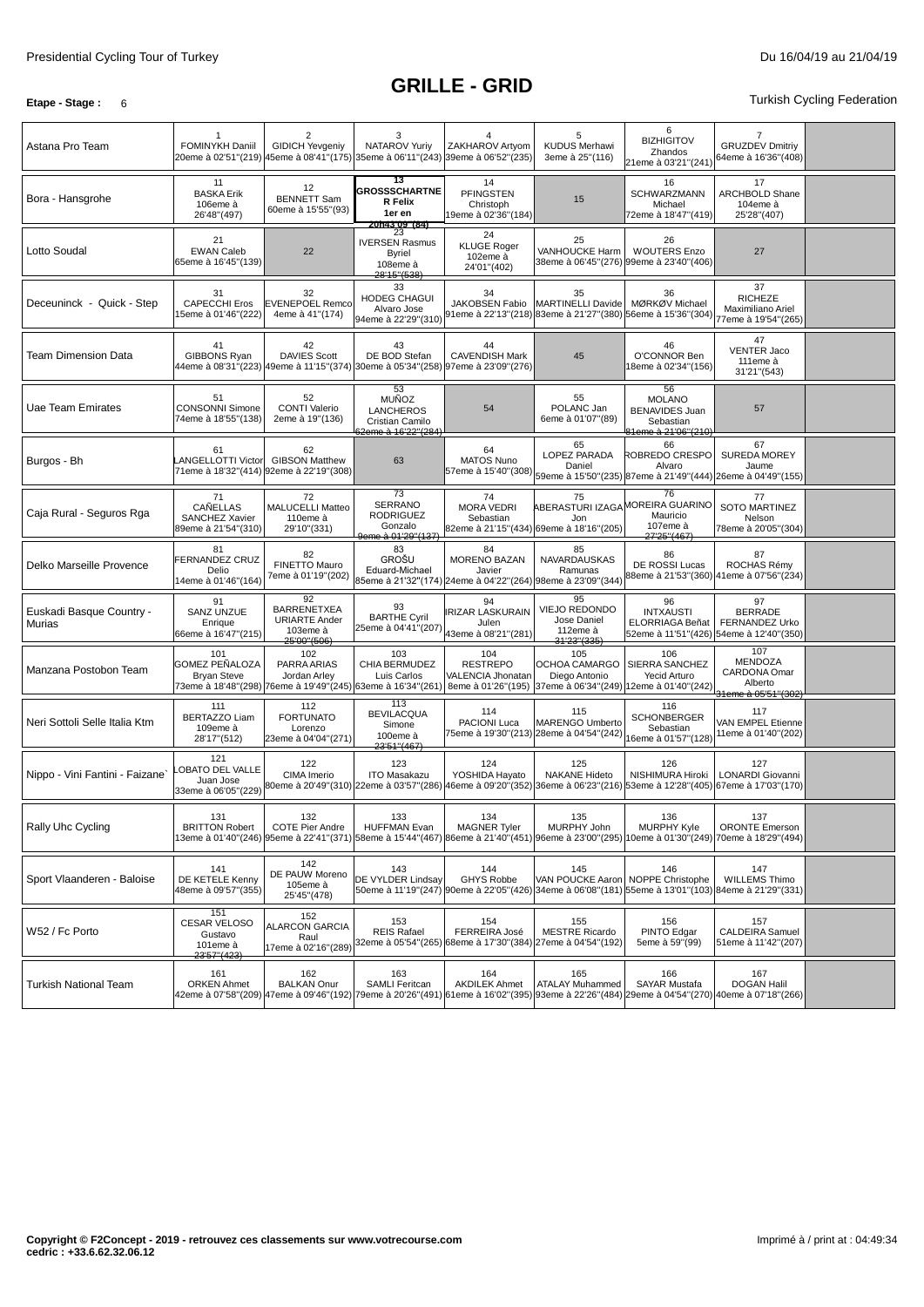

#### **Presidential Cycling Tour of Turkey - Etape N°6** du 16/04/2019 au 21/04/2019 LISTE DES PARTANTS - START LIST

| 1<br><b>FOMINYKH Daniil</b><br>2<br><b>GIDICH Yevgeniy</b><br>3<br>NATAROV Yuriy<br>4<br>ZAKHAROV Artyom<br>5<br><b>KUDUS Merhawi</b><br><b>BIZHIGITOV Zhandos</b><br>6<br>7<br><b>GRUZDEV Dmitriy</b><br>LTS<br><b>Lotto Soudal</b><br>21<br><b>EWAN Caleb</b><br>23<br><b>IVERSEN Rasmus Byriel</b><br>24<br><b>KLUGE Roger</b><br>25<br><b>VANHOUCKE Harm</b><br>26<br><b>WOUTERS Enzo</b><br><b>TDD</b><br><b>Team Dimension Data</b><br>41<br>GIBBONS Ryan<br>42<br><b>DAVIES Scott</b><br>43<br>DE BOD Stefan<br><b>CAVENDISH Mark</b><br>44<br>46<br>O'CONNOR Ben<br>47<br><b>VENTER Jaco</b><br><b>BBH</b><br>Burgos - Bh<br>61<br>LANGELLOTTI Victor<br>62<br><b>GIBSON Matthew</b><br><b>MATOS Nuno</b><br>64<br>65<br>LOPEZ PARADA Daniel<br>66<br>ROBREDO CRESPO Alvaro<br>SUREDA MOREY Jaume<br>67<br>DMP<br><b>Delko Marseille Provence</b><br>FERNANDEZ CRUZ Delio<br>81<br><b>FINETTO Mauro</b><br>82<br><b>GROSU Eduard-Michael</b><br>83<br><b>MORENO BAZAN Javier</b><br>84<br>NAVARDAUSKAS Ramunas<br>85<br><b>DE ROSSI Lucas</b><br>86<br>87<br>ROCHAS Rémy⊟<br>MZN<br>Manzana Postobon Team<br>GOMEZ PENALOZA Bryan Steve<br>101<br>PARRA ARIAS Jordan Arley<br>102<br>103<br>CHIA BERMUDEZ Luis Carlos<br>104<br>RESTREPO VALENCIA Jhonatan<br>OCHOA CAMARGO Diego Antonio<br>105<br>SIERRA SANCHEZ Yecid Arturo<br>106<br>MENDOZA CARDONA Omar Alberto<br>107<br><b>NIP</b><br>Nippo - Vini Fantini - Faizane`<br>LOBATO DEL VALLE Juan Jose<br>121<br>122<br>CIMA Imerio<br>123<br><b>ITO Masakazu</b><br>124<br>YOSHIDA Hayato<br><b>NAKANE Hideto</b><br>125<br>NISHIMURA Hiroki<br>126<br>127<br>LONARDI Giovanni<br>SVB<br>Sport Vlaanderen - Baloise<br>DE KETELE Kenny<br>141<br>142<br>DE PAUW Moreno<br>143<br>DE VYLDER Lindsay<br><b>GHYS Robbe</b><br>144<br>145<br>VAN POUCKE Aaron<br>NOPPE Christophe<br>146<br><b>WILLEMS Thimo</b><br>147<br><b>Turkish National Team</b><br>TUR<br><b>ORKEN Ahmet</b><br>161<br><b>BALKAN Onur</b><br>162<br>163<br><b>SAMLI Feritcan</b><br><b>AKDILEK Ahmet</b><br>164<br>165<br><b>ATALAY Muhammed</b> | 20eme à 02'51"<br>45eme à 08'41"<br>35eme à 06'11"<br>39eme à 06'52"<br>3eme à 25"<br>21eme à 03'21"<br>64eme à 16'36"<br>65eme à 16'45"<br>108eme à 28'15"<br>102eme à 24'01" | BEL        |
|-------------------------------------------------------------------------------------------------------------------------------------------------------------------------------------------------------------------------------------------------------------------------------------------------------------------------------------------------------------------------------------------------------------------------------------------------------------------------------------------------------------------------------------------------------------------------------------------------------------------------------------------------------------------------------------------------------------------------------------------------------------------------------------------------------------------------------------------------------------------------------------------------------------------------------------------------------------------------------------------------------------------------------------------------------------------------------------------------------------------------------------------------------------------------------------------------------------------------------------------------------------------------------------------------------------------------------------------------------------------------------------------------------------------------------------------------------------------------------------------------------------------------------------------------------------------------------------------------------------------------------------------------------------------------------------------------------------------------------------------------------------------------------------------------------------------------------------------------------------------------------------------------------------------------------------------------------------------------------------------------------------------------------------------------------------------------------------|--------------------------------------------------------------------------------------------------------------------------------------------------------------------------------|------------|
|                                                                                                                                                                                                                                                                                                                                                                                                                                                                                                                                                                                                                                                                                                                                                                                                                                                                                                                                                                                                                                                                                                                                                                                                                                                                                                                                                                                                                                                                                                                                                                                                                                                                                                                                                                                                                                                                                                                                                                                                                                                                                     |                                                                                                                                                                                |            |
|                                                                                                                                                                                                                                                                                                                                                                                                                                                                                                                                                                                                                                                                                                                                                                                                                                                                                                                                                                                                                                                                                                                                                                                                                                                                                                                                                                                                                                                                                                                                                                                                                                                                                                                                                                                                                                                                                                                                                                                                                                                                                     |                                                                                                                                                                                |            |
|                                                                                                                                                                                                                                                                                                                                                                                                                                                                                                                                                                                                                                                                                                                                                                                                                                                                                                                                                                                                                                                                                                                                                                                                                                                                                                                                                                                                                                                                                                                                                                                                                                                                                                                                                                                                                                                                                                                                                                                                                                                                                     |                                                                                                                                                                                |            |
|                                                                                                                                                                                                                                                                                                                                                                                                                                                                                                                                                                                                                                                                                                                                                                                                                                                                                                                                                                                                                                                                                                                                                                                                                                                                                                                                                                                                                                                                                                                                                                                                                                                                                                                                                                                                                                                                                                                                                                                                                                                                                     |                                                                                                                                                                                |            |
|                                                                                                                                                                                                                                                                                                                                                                                                                                                                                                                                                                                                                                                                                                                                                                                                                                                                                                                                                                                                                                                                                                                                                                                                                                                                                                                                                                                                                                                                                                                                                                                                                                                                                                                                                                                                                                                                                                                                                                                                                                                                                     |                                                                                                                                                                                |            |
|                                                                                                                                                                                                                                                                                                                                                                                                                                                                                                                                                                                                                                                                                                                                                                                                                                                                                                                                                                                                                                                                                                                                                                                                                                                                                                                                                                                                                                                                                                                                                                                                                                                                                                                                                                                                                                                                                                                                                                                                                                                                                     |                                                                                                                                                                                |            |
|                                                                                                                                                                                                                                                                                                                                                                                                                                                                                                                                                                                                                                                                                                                                                                                                                                                                                                                                                                                                                                                                                                                                                                                                                                                                                                                                                                                                                                                                                                                                                                                                                                                                                                                                                                                                                                                                                                                                                                                                                                                                                     |                                                                                                                                                                                |            |
|                                                                                                                                                                                                                                                                                                                                                                                                                                                                                                                                                                                                                                                                                                                                                                                                                                                                                                                                                                                                                                                                                                                                                                                                                                                                                                                                                                                                                                                                                                                                                                                                                                                                                                                                                                                                                                                                                                                                                                                                                                                                                     |                                                                                                                                                                                |            |
|                                                                                                                                                                                                                                                                                                                                                                                                                                                                                                                                                                                                                                                                                                                                                                                                                                                                                                                                                                                                                                                                                                                                                                                                                                                                                                                                                                                                                                                                                                                                                                                                                                                                                                                                                                                                                                                                                                                                                                                                                                                                                     |                                                                                                                                                                                |            |
|                                                                                                                                                                                                                                                                                                                                                                                                                                                                                                                                                                                                                                                                                                                                                                                                                                                                                                                                                                                                                                                                                                                                                                                                                                                                                                                                                                                                                                                                                                                                                                                                                                                                                                                                                                                                                                                                                                                                                                                                                                                                                     |                                                                                                                                                                                |            |
|                                                                                                                                                                                                                                                                                                                                                                                                                                                                                                                                                                                                                                                                                                                                                                                                                                                                                                                                                                                                                                                                                                                                                                                                                                                                                                                                                                                                                                                                                                                                                                                                                                                                                                                                                                                                                                                                                                                                                                                                                                                                                     |                                                                                                                                                                                |            |
|                                                                                                                                                                                                                                                                                                                                                                                                                                                                                                                                                                                                                                                                                                                                                                                                                                                                                                                                                                                                                                                                                                                                                                                                                                                                                                                                                                                                                                                                                                                                                                                                                                                                                                                                                                                                                                                                                                                                                                                                                                                                                     | 38eme à 06'45"                                                                                                                                                                 |            |
|                                                                                                                                                                                                                                                                                                                                                                                                                                                                                                                                                                                                                                                                                                                                                                                                                                                                                                                                                                                                                                                                                                                                                                                                                                                                                                                                                                                                                                                                                                                                                                                                                                                                                                                                                                                                                                                                                                                                                                                                                                                                                     | 99eme à 23'40"                                                                                                                                                                 |            |
|                                                                                                                                                                                                                                                                                                                                                                                                                                                                                                                                                                                                                                                                                                                                                                                                                                                                                                                                                                                                                                                                                                                                                                                                                                                                                                                                                                                                                                                                                                                                                                                                                                                                                                                                                                                                                                                                                                                                                                                                                                                                                     |                                                                                                                                                                                |            |
|                                                                                                                                                                                                                                                                                                                                                                                                                                                                                                                                                                                                                                                                                                                                                                                                                                                                                                                                                                                                                                                                                                                                                                                                                                                                                                                                                                                                                                                                                                                                                                                                                                                                                                                                                                                                                                                                                                                                                                                                                                                                                     |                                                                                                                                                                                |            |
|                                                                                                                                                                                                                                                                                                                                                                                                                                                                                                                                                                                                                                                                                                                                                                                                                                                                                                                                                                                                                                                                                                                                                                                                                                                                                                                                                                                                                                                                                                                                                                                                                                                                                                                                                                                                                                                                                                                                                                                                                                                                                     |                                                                                                                                                                                | RSA        |
|                                                                                                                                                                                                                                                                                                                                                                                                                                                                                                                                                                                                                                                                                                                                                                                                                                                                                                                                                                                                                                                                                                                                                                                                                                                                                                                                                                                                                                                                                                                                                                                                                                                                                                                                                                                                                                                                                                                                                                                                                                                                                     | 44eme à 08'31"                                                                                                                                                                 |            |
|                                                                                                                                                                                                                                                                                                                                                                                                                                                                                                                                                                                                                                                                                                                                                                                                                                                                                                                                                                                                                                                                                                                                                                                                                                                                                                                                                                                                                                                                                                                                                                                                                                                                                                                                                                                                                                                                                                                                                                                                                                                                                     | 49eme à 11'15"                                                                                                                                                                 |            |
|                                                                                                                                                                                                                                                                                                                                                                                                                                                                                                                                                                                                                                                                                                                                                                                                                                                                                                                                                                                                                                                                                                                                                                                                                                                                                                                                                                                                                                                                                                                                                                                                                                                                                                                                                                                                                                                                                                                                                                                                                                                                                     | 30eme à 05'34"                                                                                                                                                                 |            |
|                                                                                                                                                                                                                                                                                                                                                                                                                                                                                                                                                                                                                                                                                                                                                                                                                                                                                                                                                                                                                                                                                                                                                                                                                                                                                                                                                                                                                                                                                                                                                                                                                                                                                                                                                                                                                                                                                                                                                                                                                                                                                     | 97eme à 23'09"                                                                                                                                                                 |            |
|                                                                                                                                                                                                                                                                                                                                                                                                                                                                                                                                                                                                                                                                                                                                                                                                                                                                                                                                                                                                                                                                                                                                                                                                                                                                                                                                                                                                                                                                                                                                                                                                                                                                                                                                                                                                                                                                                                                                                                                                                                                                                     | 18eme à 02'34"                                                                                                                                                                 |            |
|                                                                                                                                                                                                                                                                                                                                                                                                                                                                                                                                                                                                                                                                                                                                                                                                                                                                                                                                                                                                                                                                                                                                                                                                                                                                                                                                                                                                                                                                                                                                                                                                                                                                                                                                                                                                                                                                                                                                                                                                                                                                                     | 111eme à 31'21"                                                                                                                                                                |            |
|                                                                                                                                                                                                                                                                                                                                                                                                                                                                                                                                                                                                                                                                                                                                                                                                                                                                                                                                                                                                                                                                                                                                                                                                                                                                                                                                                                                                                                                                                                                                                                                                                                                                                                                                                                                                                                                                                                                                                                                                                                                                                     |                                                                                                                                                                                |            |
|                                                                                                                                                                                                                                                                                                                                                                                                                                                                                                                                                                                                                                                                                                                                                                                                                                                                                                                                                                                                                                                                                                                                                                                                                                                                                                                                                                                                                                                                                                                                                                                                                                                                                                                                                                                                                                                                                                                                                                                                                                                                                     |                                                                                                                                                                                | <b>ESP</b> |
|                                                                                                                                                                                                                                                                                                                                                                                                                                                                                                                                                                                                                                                                                                                                                                                                                                                                                                                                                                                                                                                                                                                                                                                                                                                                                                                                                                                                                                                                                                                                                                                                                                                                                                                                                                                                                                                                                                                                                                                                                                                                                     | 71eme à 18'32"                                                                                                                                                                 |            |
|                                                                                                                                                                                                                                                                                                                                                                                                                                                                                                                                                                                                                                                                                                                                                                                                                                                                                                                                                                                                                                                                                                                                                                                                                                                                                                                                                                                                                                                                                                                                                                                                                                                                                                                                                                                                                                                                                                                                                                                                                                                                                     | 92eme à 22'19"                                                                                                                                                                 |            |
|                                                                                                                                                                                                                                                                                                                                                                                                                                                                                                                                                                                                                                                                                                                                                                                                                                                                                                                                                                                                                                                                                                                                                                                                                                                                                                                                                                                                                                                                                                                                                                                                                                                                                                                                                                                                                                                                                                                                                                                                                                                                                     | 57eme à 15'40"                                                                                                                                                                 |            |
|                                                                                                                                                                                                                                                                                                                                                                                                                                                                                                                                                                                                                                                                                                                                                                                                                                                                                                                                                                                                                                                                                                                                                                                                                                                                                                                                                                                                                                                                                                                                                                                                                                                                                                                                                                                                                                                                                                                                                                                                                                                                                     | 59eme à 15'50"                                                                                                                                                                 |            |
|                                                                                                                                                                                                                                                                                                                                                                                                                                                                                                                                                                                                                                                                                                                                                                                                                                                                                                                                                                                                                                                                                                                                                                                                                                                                                                                                                                                                                                                                                                                                                                                                                                                                                                                                                                                                                                                                                                                                                                                                                                                                                     | 87eme à 21'49"                                                                                                                                                                 |            |
|                                                                                                                                                                                                                                                                                                                                                                                                                                                                                                                                                                                                                                                                                                                                                                                                                                                                                                                                                                                                                                                                                                                                                                                                                                                                                                                                                                                                                                                                                                                                                                                                                                                                                                                                                                                                                                                                                                                                                                                                                                                                                     | 26eme à 04'49"                                                                                                                                                                 |            |
|                                                                                                                                                                                                                                                                                                                                                                                                                                                                                                                                                                                                                                                                                                                                                                                                                                                                                                                                                                                                                                                                                                                                                                                                                                                                                                                                                                                                                                                                                                                                                                                                                                                                                                                                                                                                                                                                                                                                                                                                                                                                                     |                                                                                                                                                                                |            |
|                                                                                                                                                                                                                                                                                                                                                                                                                                                                                                                                                                                                                                                                                                                                                                                                                                                                                                                                                                                                                                                                                                                                                                                                                                                                                                                                                                                                                                                                                                                                                                                                                                                                                                                                                                                                                                                                                                                                                                                                                                                                                     |                                                                                                                                                                                |            |
|                                                                                                                                                                                                                                                                                                                                                                                                                                                                                                                                                                                                                                                                                                                                                                                                                                                                                                                                                                                                                                                                                                                                                                                                                                                                                                                                                                                                                                                                                                                                                                                                                                                                                                                                                                                                                                                                                                                                                                                                                                                                                     |                                                                                                                                                                                | FRA        |
|                                                                                                                                                                                                                                                                                                                                                                                                                                                                                                                                                                                                                                                                                                                                                                                                                                                                                                                                                                                                                                                                                                                                                                                                                                                                                                                                                                                                                                                                                                                                                                                                                                                                                                                                                                                                                                                                                                                                                                                                                                                                                     | 14eme à 01'46"                                                                                                                                                                 |            |
|                                                                                                                                                                                                                                                                                                                                                                                                                                                                                                                                                                                                                                                                                                                                                                                                                                                                                                                                                                                                                                                                                                                                                                                                                                                                                                                                                                                                                                                                                                                                                                                                                                                                                                                                                                                                                                                                                                                                                                                                                                                                                     | 7eme à 01'19"                                                                                                                                                                  |            |
|                                                                                                                                                                                                                                                                                                                                                                                                                                                                                                                                                                                                                                                                                                                                                                                                                                                                                                                                                                                                                                                                                                                                                                                                                                                                                                                                                                                                                                                                                                                                                                                                                                                                                                                                                                                                                                                                                                                                                                                                                                                                                     | 85eme à 21'32"                                                                                                                                                                 |            |
|                                                                                                                                                                                                                                                                                                                                                                                                                                                                                                                                                                                                                                                                                                                                                                                                                                                                                                                                                                                                                                                                                                                                                                                                                                                                                                                                                                                                                                                                                                                                                                                                                                                                                                                                                                                                                                                                                                                                                                                                                                                                                     | 24eme à 04'22"<br>98eme à 23'09"                                                                                                                                               |            |
|                                                                                                                                                                                                                                                                                                                                                                                                                                                                                                                                                                                                                                                                                                                                                                                                                                                                                                                                                                                                                                                                                                                                                                                                                                                                                                                                                                                                                                                                                                                                                                                                                                                                                                                                                                                                                                                                                                                                                                                                                                                                                     | 88eme à 21'53"                                                                                                                                                                 |            |
|                                                                                                                                                                                                                                                                                                                                                                                                                                                                                                                                                                                                                                                                                                                                                                                                                                                                                                                                                                                                                                                                                                                                                                                                                                                                                                                                                                                                                                                                                                                                                                                                                                                                                                                                                                                                                                                                                                                                                                                                                                                                                     | 41eme à 07'56"                                                                                                                                                                 |            |
|                                                                                                                                                                                                                                                                                                                                                                                                                                                                                                                                                                                                                                                                                                                                                                                                                                                                                                                                                                                                                                                                                                                                                                                                                                                                                                                                                                                                                                                                                                                                                                                                                                                                                                                                                                                                                                                                                                                                                                                                                                                                                     |                                                                                                                                                                                |            |
|                                                                                                                                                                                                                                                                                                                                                                                                                                                                                                                                                                                                                                                                                                                                                                                                                                                                                                                                                                                                                                                                                                                                                                                                                                                                                                                                                                                                                                                                                                                                                                                                                                                                                                                                                                                                                                                                                                                                                                                                                                                                                     |                                                                                                                                                                                | COL        |
|                                                                                                                                                                                                                                                                                                                                                                                                                                                                                                                                                                                                                                                                                                                                                                                                                                                                                                                                                                                                                                                                                                                                                                                                                                                                                                                                                                                                                                                                                                                                                                                                                                                                                                                                                                                                                                                                                                                                                                                                                                                                                     | 73eme à 18'48"                                                                                                                                                                 |            |
|                                                                                                                                                                                                                                                                                                                                                                                                                                                                                                                                                                                                                                                                                                                                                                                                                                                                                                                                                                                                                                                                                                                                                                                                                                                                                                                                                                                                                                                                                                                                                                                                                                                                                                                                                                                                                                                                                                                                                                                                                                                                                     | 76eme à 19'49"                                                                                                                                                                 |            |
|                                                                                                                                                                                                                                                                                                                                                                                                                                                                                                                                                                                                                                                                                                                                                                                                                                                                                                                                                                                                                                                                                                                                                                                                                                                                                                                                                                                                                                                                                                                                                                                                                                                                                                                                                                                                                                                                                                                                                                                                                                                                                     | 63eme à 16'34"                                                                                                                                                                 |            |
|                                                                                                                                                                                                                                                                                                                                                                                                                                                                                                                                                                                                                                                                                                                                                                                                                                                                                                                                                                                                                                                                                                                                                                                                                                                                                                                                                                                                                                                                                                                                                                                                                                                                                                                                                                                                                                                                                                                                                                                                                                                                                     | 8eme à 01'26"                                                                                                                                                                  |            |
|                                                                                                                                                                                                                                                                                                                                                                                                                                                                                                                                                                                                                                                                                                                                                                                                                                                                                                                                                                                                                                                                                                                                                                                                                                                                                                                                                                                                                                                                                                                                                                                                                                                                                                                                                                                                                                                                                                                                                                                                                                                                                     | 37eme à 06'34"                                                                                                                                                                 |            |
|                                                                                                                                                                                                                                                                                                                                                                                                                                                                                                                                                                                                                                                                                                                                                                                                                                                                                                                                                                                                                                                                                                                                                                                                                                                                                                                                                                                                                                                                                                                                                                                                                                                                                                                                                                                                                                                                                                                                                                                                                                                                                     | 12eme à 01'40"                                                                                                                                                                 |            |
|                                                                                                                                                                                                                                                                                                                                                                                                                                                                                                                                                                                                                                                                                                                                                                                                                                                                                                                                                                                                                                                                                                                                                                                                                                                                                                                                                                                                                                                                                                                                                                                                                                                                                                                                                                                                                                                                                                                                                                                                                                                                                     | 31eme à 05'51"                                                                                                                                                                 |            |
|                                                                                                                                                                                                                                                                                                                                                                                                                                                                                                                                                                                                                                                                                                                                                                                                                                                                                                                                                                                                                                                                                                                                                                                                                                                                                                                                                                                                                                                                                                                                                                                                                                                                                                                                                                                                                                                                                                                                                                                                                                                                                     |                                                                                                                                                                                | <b>ITA</b> |
|                                                                                                                                                                                                                                                                                                                                                                                                                                                                                                                                                                                                                                                                                                                                                                                                                                                                                                                                                                                                                                                                                                                                                                                                                                                                                                                                                                                                                                                                                                                                                                                                                                                                                                                                                                                                                                                                                                                                                                                                                                                                                     | 33eme à 06'05"                                                                                                                                                                 |            |
|                                                                                                                                                                                                                                                                                                                                                                                                                                                                                                                                                                                                                                                                                                                                                                                                                                                                                                                                                                                                                                                                                                                                                                                                                                                                                                                                                                                                                                                                                                                                                                                                                                                                                                                                                                                                                                                                                                                                                                                                                                                                                     | 80eme à 20'49"                                                                                                                                                                 |            |
|                                                                                                                                                                                                                                                                                                                                                                                                                                                                                                                                                                                                                                                                                                                                                                                                                                                                                                                                                                                                                                                                                                                                                                                                                                                                                                                                                                                                                                                                                                                                                                                                                                                                                                                                                                                                                                                                                                                                                                                                                                                                                     | 22eme à 03'57"                                                                                                                                                                 |            |
|                                                                                                                                                                                                                                                                                                                                                                                                                                                                                                                                                                                                                                                                                                                                                                                                                                                                                                                                                                                                                                                                                                                                                                                                                                                                                                                                                                                                                                                                                                                                                                                                                                                                                                                                                                                                                                                                                                                                                                                                                                                                                     | 46eme à 09'20"                                                                                                                                                                 |            |
|                                                                                                                                                                                                                                                                                                                                                                                                                                                                                                                                                                                                                                                                                                                                                                                                                                                                                                                                                                                                                                                                                                                                                                                                                                                                                                                                                                                                                                                                                                                                                                                                                                                                                                                                                                                                                                                                                                                                                                                                                                                                                     | 36eme à 06'23"                                                                                                                                                                 |            |
|                                                                                                                                                                                                                                                                                                                                                                                                                                                                                                                                                                                                                                                                                                                                                                                                                                                                                                                                                                                                                                                                                                                                                                                                                                                                                                                                                                                                                                                                                                                                                                                                                                                                                                                                                                                                                                                                                                                                                                                                                                                                                     | 53eme à 12'28"                                                                                                                                                                 |            |
|                                                                                                                                                                                                                                                                                                                                                                                                                                                                                                                                                                                                                                                                                                                                                                                                                                                                                                                                                                                                                                                                                                                                                                                                                                                                                                                                                                                                                                                                                                                                                                                                                                                                                                                                                                                                                                                                                                                                                                                                                                                                                     | 67eme à 17'03"                                                                                                                                                                 |            |
|                                                                                                                                                                                                                                                                                                                                                                                                                                                                                                                                                                                                                                                                                                                                                                                                                                                                                                                                                                                                                                                                                                                                                                                                                                                                                                                                                                                                                                                                                                                                                                                                                                                                                                                                                                                                                                                                                                                                                                                                                                                                                     |                                                                                                                                                                                |            |
|                                                                                                                                                                                                                                                                                                                                                                                                                                                                                                                                                                                                                                                                                                                                                                                                                                                                                                                                                                                                                                                                                                                                                                                                                                                                                                                                                                                                                                                                                                                                                                                                                                                                                                                                                                                                                                                                                                                                                                                                                                                                                     |                                                                                                                                                                                | BEL        |
|                                                                                                                                                                                                                                                                                                                                                                                                                                                                                                                                                                                                                                                                                                                                                                                                                                                                                                                                                                                                                                                                                                                                                                                                                                                                                                                                                                                                                                                                                                                                                                                                                                                                                                                                                                                                                                                                                                                                                                                                                                                                                     | 48eme à 09'57"<br>105eme à 25'45"                                                                                                                                              |            |
|                                                                                                                                                                                                                                                                                                                                                                                                                                                                                                                                                                                                                                                                                                                                                                                                                                                                                                                                                                                                                                                                                                                                                                                                                                                                                                                                                                                                                                                                                                                                                                                                                                                                                                                                                                                                                                                                                                                                                                                                                                                                                     | 50eme à 11'19"                                                                                                                                                                 |            |
|                                                                                                                                                                                                                                                                                                                                                                                                                                                                                                                                                                                                                                                                                                                                                                                                                                                                                                                                                                                                                                                                                                                                                                                                                                                                                                                                                                                                                                                                                                                                                                                                                                                                                                                                                                                                                                                                                                                                                                                                                                                                                     | 90eme à 22'05"                                                                                                                                                                 |            |
|                                                                                                                                                                                                                                                                                                                                                                                                                                                                                                                                                                                                                                                                                                                                                                                                                                                                                                                                                                                                                                                                                                                                                                                                                                                                                                                                                                                                                                                                                                                                                                                                                                                                                                                                                                                                                                                                                                                                                                                                                                                                                     | 34eme à 06'08"                                                                                                                                                                 |            |
|                                                                                                                                                                                                                                                                                                                                                                                                                                                                                                                                                                                                                                                                                                                                                                                                                                                                                                                                                                                                                                                                                                                                                                                                                                                                                                                                                                                                                                                                                                                                                                                                                                                                                                                                                                                                                                                                                                                                                                                                                                                                                     | 55eme à 13'01"                                                                                                                                                                 |            |
|                                                                                                                                                                                                                                                                                                                                                                                                                                                                                                                                                                                                                                                                                                                                                                                                                                                                                                                                                                                                                                                                                                                                                                                                                                                                                                                                                                                                                                                                                                                                                                                                                                                                                                                                                                                                                                                                                                                                                                                                                                                                                     | 84eme à 21'29"                                                                                                                                                                 |            |
|                                                                                                                                                                                                                                                                                                                                                                                                                                                                                                                                                                                                                                                                                                                                                                                                                                                                                                                                                                                                                                                                                                                                                                                                                                                                                                                                                                                                                                                                                                                                                                                                                                                                                                                                                                                                                                                                                                                                                                                                                                                                                     |                                                                                                                                                                                |            |
|                                                                                                                                                                                                                                                                                                                                                                                                                                                                                                                                                                                                                                                                                                                                                                                                                                                                                                                                                                                                                                                                                                                                                                                                                                                                                                                                                                                                                                                                                                                                                                                                                                                                                                                                                                                                                                                                                                                                                                                                                                                                                     |                                                                                                                                                                                | TUR        |
|                                                                                                                                                                                                                                                                                                                                                                                                                                                                                                                                                                                                                                                                                                                                                                                                                                                                                                                                                                                                                                                                                                                                                                                                                                                                                                                                                                                                                                                                                                                                                                                                                                                                                                                                                                                                                                                                                                                                                                                                                                                                                     | 42eme à 07'58"                                                                                                                                                                 |            |
|                                                                                                                                                                                                                                                                                                                                                                                                                                                                                                                                                                                                                                                                                                                                                                                                                                                                                                                                                                                                                                                                                                                                                                                                                                                                                                                                                                                                                                                                                                                                                                                                                                                                                                                                                                                                                                                                                                                                                                                                                                                                                     | 47eme à 09'46"                                                                                                                                                                 |            |
|                                                                                                                                                                                                                                                                                                                                                                                                                                                                                                                                                                                                                                                                                                                                                                                                                                                                                                                                                                                                                                                                                                                                                                                                                                                                                                                                                                                                                                                                                                                                                                                                                                                                                                                                                                                                                                                                                                                                                                                                                                                                                     | 79eme à 20'26"                                                                                                                                                                 |            |
|                                                                                                                                                                                                                                                                                                                                                                                                                                                                                                                                                                                                                                                                                                                                                                                                                                                                                                                                                                                                                                                                                                                                                                                                                                                                                                                                                                                                                                                                                                                                                                                                                                                                                                                                                                                                                                                                                                                                                                                                                                                                                     | 61eme à 16'02"                                                                                                                                                                 |            |
|                                                                                                                                                                                                                                                                                                                                                                                                                                                                                                                                                                                                                                                                                                                                                                                                                                                                                                                                                                                                                                                                                                                                                                                                                                                                                                                                                                                                                                                                                                                                                                                                                                                                                                                                                                                                                                                                                                                                                                                                                                                                                     | 93eme à 22'26"                                                                                                                                                                 |            |
| <b>SAYAR Mustafa</b><br>166                                                                                                                                                                                                                                                                                                                                                                                                                                                                                                                                                                                                                                                                                                                                                                                                                                                                                                                                                                                                                                                                                                                                                                                                                                                                                                                                                                                                                                                                                                                                                                                                                                                                                                                                                                                                                                                                                                                                                                                                                                                         | 29eme à 04'54"                                                                                                                                                                 |            |
| 167<br><b>DOGAN Halil</b>                                                                                                                                                                                                                                                                                                                                                                                                                                                                                                                                                                                                                                                                                                                                                                                                                                                                                                                                                                                                                                                                                                                                                                                                                                                                                                                                                                                                                                                                                                                                                                                                                                                                                                                                                                                                                                                                                                                                                                                                                                                           | 40eme à 07'18"                                                                                                                                                                 |            |

|            |                                        | <b>I UNIVE BISIKLE I TURU</b> |            |
|------------|----------------------------------------|-------------------------------|------------|
| BOH        | Bora - Hansgrohe                       |                               | <b>GER</b> |
|            |                                        |                               |            |
| 11         | <b>BASKA Erik</b>                      | 106eme à 26'48"               |            |
|            |                                        |                               |            |
| 12         | <b>BENNETT Sam</b>                     | 60eme à 15'55"                |            |
| 13         | <b>GROSSSCHARTNER Felix</b>            | 1er en 20h43'09"              |            |
|            |                                        |                               |            |
| 14         | PFINGSTEN Christoph                    | 19eme à 02'36"                |            |
| 16         | <b>SCHWARZMANN Michael</b>             | 72eme à 18'47"                |            |
|            |                                        |                               |            |
| 17         | <b>ARCHBOLD Shane</b>                  | 104eme à 25'28"               |            |
|            |                                        |                               |            |
|            |                                        |                               |            |
| DQT        | Deceuninck - Quick - Step              |                               | <b>BEL</b> |
|            |                                        |                               |            |
| 31         | <b>CAPECCHI Eros</b>                   | 15eme à 01'46"                |            |
| 32         | <b>EVENEPOEL Remco</b>                 | 4eme à 41"                    |            |
|            |                                        |                               |            |
| 33         | <b>HODEG CHAGUI Alvaro Jose</b>        | 94eme à 22'29"                |            |
| 34         | <b>JAKOBSEN Fabio</b>                  | 91eme à 22'13"                |            |
|            |                                        | 83eme à 21'27"                |            |
| 35         | <b>MARTINELLI Davide</b>               |                               |            |
| 36         | MØRKØV Michael                         | 56eme à 15'36"                |            |
| 37         | RICHEZE Maximiliano Ariel              | 77eme à 19'54"                |            |
|            |                                        |                               |            |
| <b>UAD</b> | <b>Uae Team Emirates</b>               |                               | SUI        |
|            |                                        |                               |            |
| 51         | <b>CONSONNI Simone</b>                 | 74eme à 18'55"                |            |
| 52         | <b>CONTI Valerio</b>                   | 2eme à 19"                    |            |
|            |                                        |                               |            |
| 53         | MUNOZ LANCHEROS Cristian Camilo        | 62eme à 16'22"                |            |
| 55         | POLANC Jan                             | 6eme à 01'07"                 |            |
|            |                                        |                               |            |
| 56         | <b>MOLANO BENAVIDES Juan Sebastian</b> | 81eme à 21'06"                |            |
|            |                                        |                               |            |
|            |                                        |                               |            |
|            |                                        |                               |            |
| CJR        | Caja Rural - Seguros Rga               |                               | <b>ESP</b> |
| 71         | <b>CANELLAS SANCHEZ Xavier</b>         | 89eme à 21'54"                |            |
|            |                                        |                               |            |
| 72         | <b>MALUCELLI Matteo</b>                | 110eme à 29'10"               |            |
| 73         | SERRANO RODRIGUEZ Gonzalo              | 9eme à 01'29"                 |            |
|            |                                        |                               |            |
| 74         | <b>MORA VEDRI Sebastian</b>            | 82eme à 21'15"                |            |
| 75         | ABERASTURI IZAGA Jon                   | 69eme à 18'16"                |            |
|            |                                        |                               |            |
| 76         | <b>MOREIRA GUARINO Mauricio</b>        | 107eme à 27'25"               |            |
| 77         | SOTO MARTINEZ Nelson                   | 78eme à 20'05"                |            |
|            |                                        |                               |            |
| EUS        | Euskadi Basque Country - Murias        |                               | <b>ESP</b> |
|            |                                        |                               |            |
|            |                                        |                               |            |
| 91         | <b>SANZ UNZUE Enrique</b>              | 66eme à 16'47"                |            |
|            |                                        |                               |            |
| 92         | BARRENETXEA URIARTE Ander              | 103eme à 25'00"               |            |
| 93         | <b>BARTHE Cyril</b>                    | 25eme à 04'41"                |            |
|            |                                        |                               |            |
| 94         | <b>IRIZAR LASKURAIN Julen</b>          | 43eme à 08'21"                |            |
| 95         | VIEJO REDONDO Jose Daniel              | 112eme à 31'23"               |            |
|            |                                        |                               |            |
| 96         | INTXAUSTI ELORRIAGA Beñat              | 52eme à 11'51"                |            |
| 97         | BERRADE FERNANDEZ Urko                 | 54eme à 12'40"                |            |
| <b>NSK</b> | Neri Sottoli Selle Italia Ktm          |                               | <b>ITA</b> |
|            |                                        |                               |            |
| 111        | <b>BERTAZZO Liam</b>                   | 109eme à 28'17"               |            |
| 112        | FORTUNATO Lorenzo                      | 23eme à 04'04"                |            |
|            |                                        |                               |            |
| 113        | <b>BEVILACQUA Simone</b>               | 100eme à 23'51"               |            |
| 114        | <b>PACIONI Luca</b>                    | 75eme à 19'30"                |            |
| 115        | <b>MARENGO Umberto</b>                 | 28eme à 04'54"                |            |
|            |                                        |                               |            |
| 116        | <b>SCHONBERGER Sebastian</b>           | 16eme à 01'57"                |            |
| 117        | <b>VAN EMPEL Etienne</b>               | 11eme à 01'40"                |            |
|            |                                        |                               |            |
| RLY        | <b>Rally Uhc Cycling</b>               |                               | USA        |
| 131        | <b>BRITTON Robert</b>                  | 13eme à 01'40"                |            |
|            |                                        |                               |            |
| 132        | <b>COTE Pier Andre</b>                 | 95eme à 22'41"                |            |
| 133        | <b>HUFFMAN Evan</b>                    | 58eme à 15'44"                |            |
|            |                                        |                               |            |
| 134        | <b>MAGNER Tyler</b>                    | 86eme à 21'40"                |            |
| 135        | MURPHY John                            | 96eme à 23'00"                |            |
|            |                                        |                               |            |
| 136        | <b>MURPHY Kyle</b>                     | 10eme à 01'30"                |            |
| 137        | <b>ORONTE Emerson</b>                  | 70eme à 18'29"                |            |
|            |                                        |                               |            |
| <b>W52</b> | W52 / Fc Porto                         |                               | POR        |
| 151        | CESAR VELOSO Gustavo                   | 101eme à 23'57"               |            |
|            |                                        |                               |            |
| 152        | <b>ALARCON GARCIA Raul</b>             | 17eme à 02'16"                |            |
| 153        | <b>REIS Rafael</b>                     | 32eme à 05'54"                |            |
|            |                                        |                               |            |
| 154        | <b>FERREIRA José</b>                   | 68eme à 17'30"                |            |
| 155        | <b>MESTRE Ricardo</b>                  | 27eme à 04'54"                |            |
|            |                                        |                               |            |
| 156        | PINTO Edgar                            | 5eme à 59"                    |            |
| 157        | <b>CALDEIRA Samuel</b>                 | 51eme à 11'42"                |            |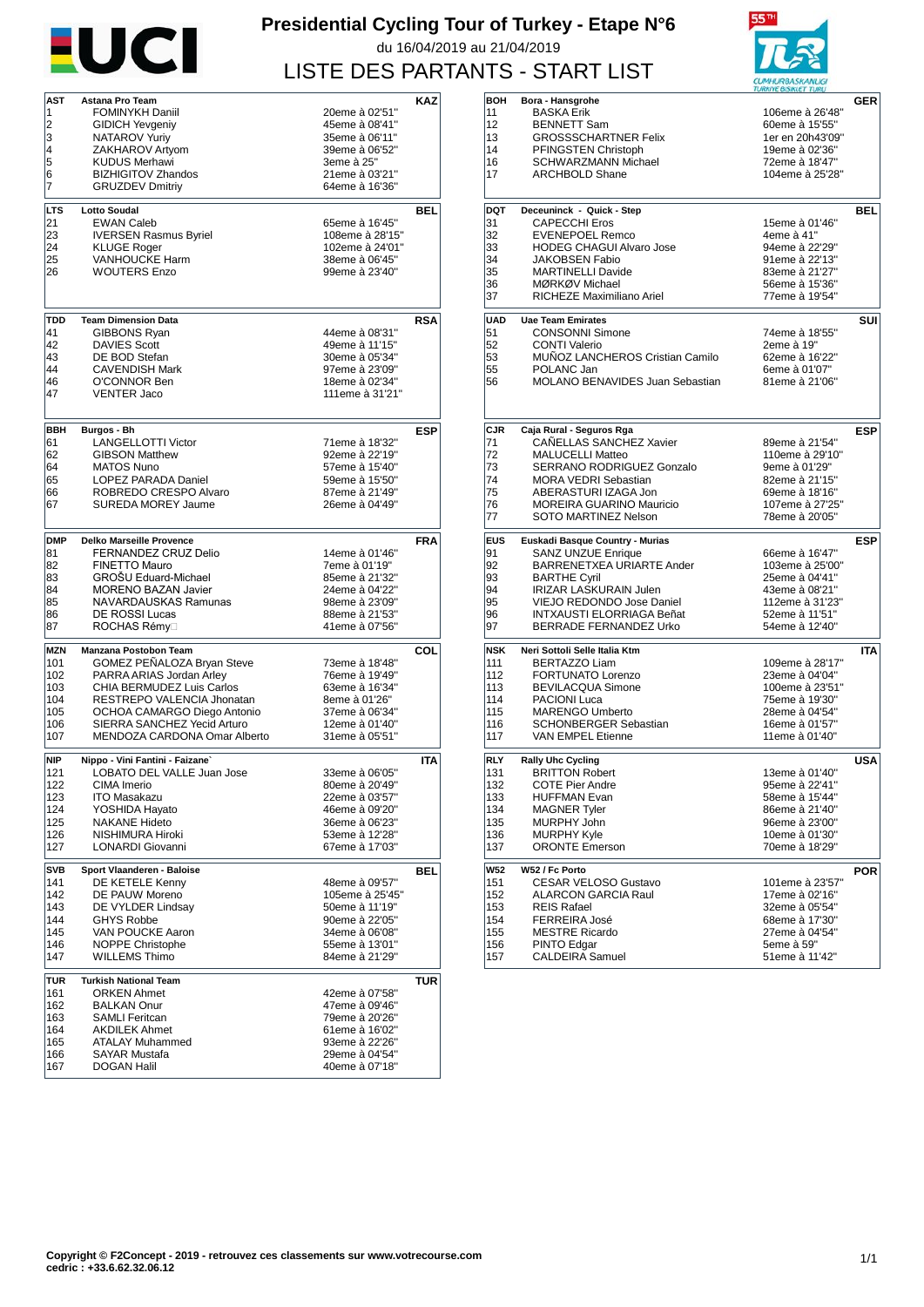## **Communiqué des commissaires Communique of the Commissaires panel**

Presidential Cycling Tour of Turkey Du 16/04/19 au 21/04/19

#### **Communique N°5 (étape/Stage : BURSA-KARTEPE)**

The UCI carried out 111 bikes checked during the 5th stage of Tour of Turkey. All the bikes that were tested complied with the UCI regulations.

Commissaires panel